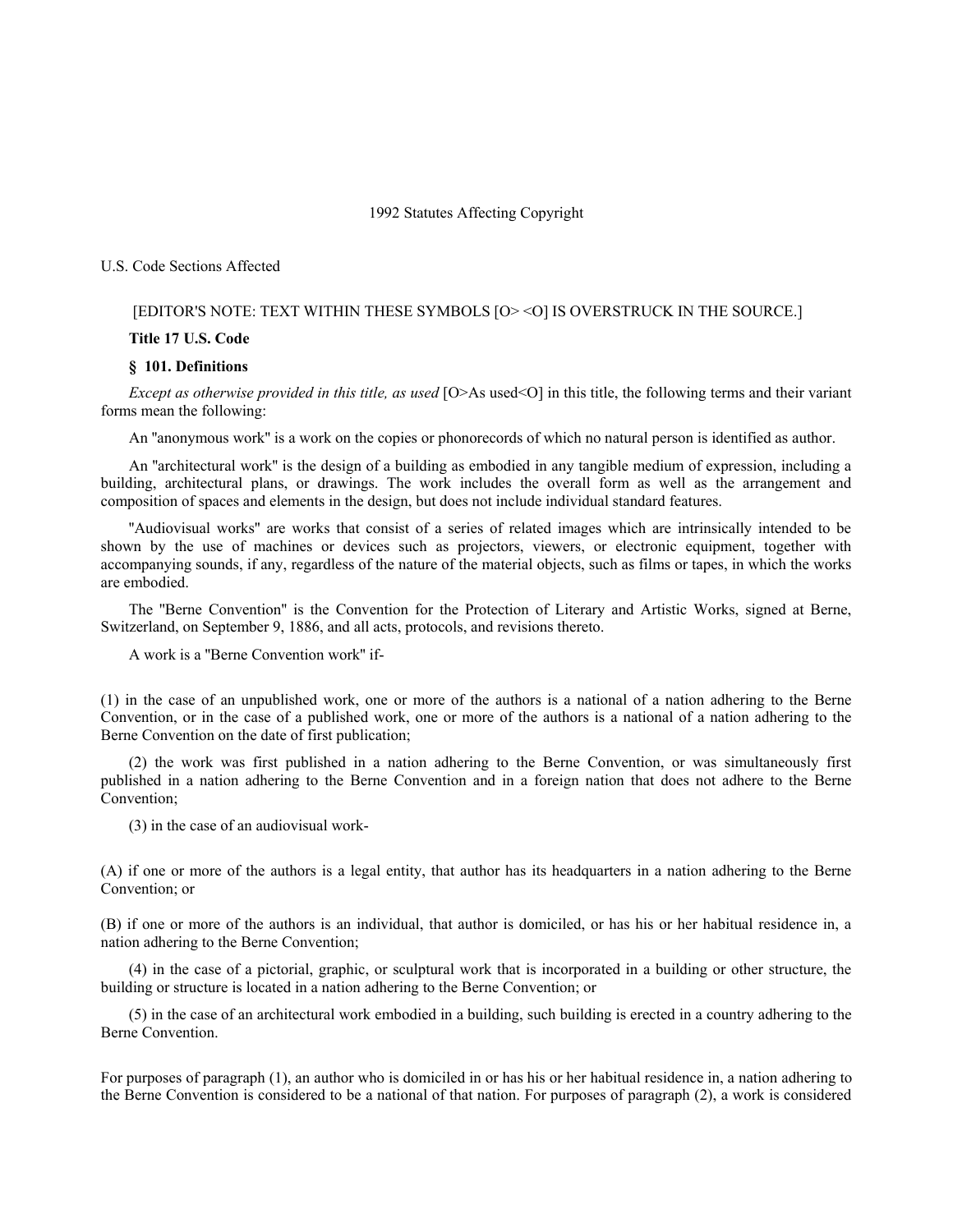to have been simultaneously published in two or more nations if its dates of publication are within 30 days of one another.

The ''best edition'' of a work is the edition, published in the United States at any time before the date of deposit, that the Library of Congress determines to be most suitable for its purposes.

A person's ''children'' are that person's immediate offspring, whether legitimate or not, and any children legally adopted by that person.

A ''collective work'' is a work, such as a periodical issue, anthology, or encyclopedia, in which a number of contributions, constituting separate and independent works in themselves, are assembled into a collective whole.

A ''compilation'' is a work formed by the collection and assembling of preexisting materials or of data that are selected, coordinated, or arranged in such a way that the resulting work as a whole constitutes an original work of authorship. The term ''compilation'' includes collective works.

A ''computer program'' is a set of statements or instructions to be used directly or indirectly in a computer in order to bring about a certain result.

''Copies'' are material objects, other than phonorecords, in which a work is fixed by any method now known or later developed, and from which the work can be perceived, reproduced, or otherwise communicated, either directly or with the aid of a machine or device. The term ''copies'' includes the material object, other than a phonorecord, in which the work is first fixed.

''Copyright owner'', with respect to any one of the exclusive rights comprised in a copyright, refers to the owner of that particular right.

The ''country of origin'' of a Berne Convention work, for purposes of section 411, is the United States if-

(1) in the case of a published work, the work is first published-

(A) in the United States;

(B) simultaneously in the United States and another nation or nations adhering to the Berne Convention, whose law grants a term of copyright protection that is the same as or longer than the term provided in the United States;

(C) simultaneously in the United States and a foreign nation that does not adhere to the Berne Convention; or

(D) in a foreign nation that does not adhere to the Berne Convention, and all of the authors of the work are nationals, domiciliaries, or habitual residents of, or in the case of an audiovisual work legal entities with headquarters in, the United States;

(2) in the case of an unpublished work, all the authors of the work are nationals, domiciliaries, or habitual residents of the United States, or, in the case of an unpublished audiovisual work, all the authors are legal entities with headquarters in the United States; or

(3) in the case of a pictorial, graphic, or sculptural work incorporated in a building or structure, the building or structure is located in the United States.

For the purposes of section 411, the "country of origin" of any other Berne Convention work is not the United States.

A work is ''created'' when it is fixed in a copy or phonorecord for the first time; where a work is prepared over a period of time, the portion of it that has been fixed at any particular time constitutes the work as of that time, and where the work has been prepared in different versions, each version constitutes a separate work.

A ''derivative work'' is a work based upon one or more preexisting works, such as a translation, musical arrangement, dramatization, fictionalization, motion picture version, sound recording, art reproduction, abridgment, condensation, or any other form in which a work may be recast, transformed, or adapted. A work consisting of editorial revisions, annotations, elaborations, or other modifications which, as a whole, represent an original work of authorship, is a ''derivative work''.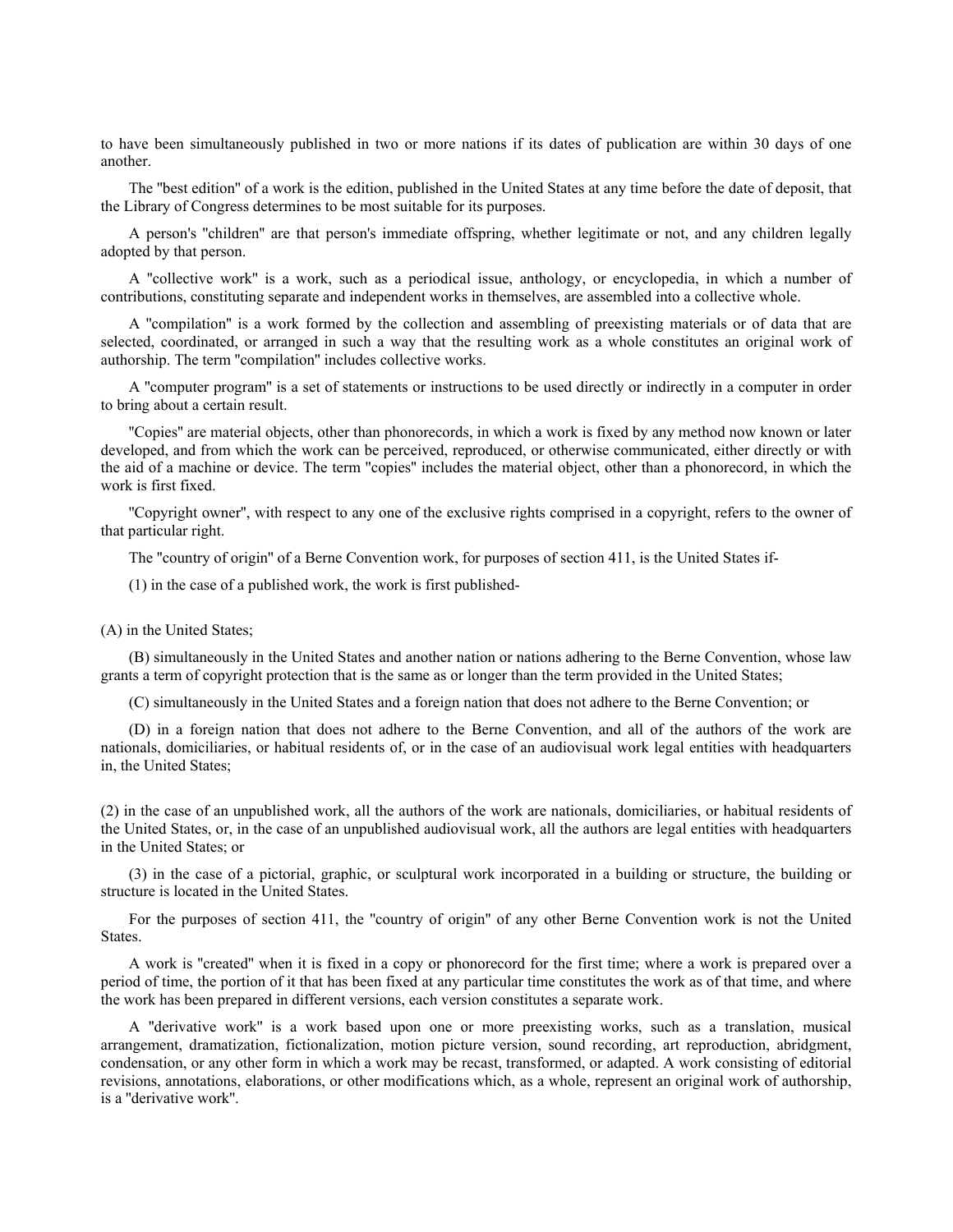A ''device'', ''machine'', or ''process'' is one now known or later developed.

To ''display'' a work means to show a copy of it, either directly or by means of a film, slide, television image, or any other device or process or, in the case of a motion picture or other audiovisual work, to show individual images nonsequentially.

A work is ''fixed'' in a tangible medium of expression when its embodiment in a copy or phonorecord, by or under the authority of the author, is sufficiently permanent or stable to permit it to be perceived, reproduced, or otherwise communicated for a period of more than transitory duration. A work consisting of sounds, images, or both, that are being transmitted, is''fixed'' for purposes of this title if a fixation of the work is being made simultaneously with its transmission.

The terms ''including'' and ''such as'' are illustrative and not limitative.

A ''joint work'' is a work prepared by two or more authors with the intention that their contributions be merged into inseparable or interdependent parts of a unitary whole.

''Literary works'' are works, other than audiovisual works, expressed in words, numbers, or other verbal or numerical symbols or indicia, regardless of the nature of the material objects, such as books, periodicals, manuscripts, phonorecords, film, tapes, disks, or cards, in which they are embodied.

''Motion pictures'' are audiovisual works consisting of a series of related images which, when shown in succession, impart an impression of motion, together with accompanying sounds, if any.

To ''perform'' a work means to recite, render, play, dance, or act it, either directly or by means of any device or process or, in the case of a motion picture or other audiovisual work, to show its images in any sequence or to make the sounds accompanying it audible.

''Phonorecords'' are material objects in which sounds, other than those accompanying a motion picture or other audiovisual work, are fixed by any method now known or later developed, and from which the sounds can be perceived, reproduced, or otherwise communicated, either directly or with the aid of a machine or device. The term ''phonorecords'' includes the material object in which the sounds are first fixed.

''Pictorial, graphic, and sculptural works'' include two-dimensional and three-dimensional works of fine, graphic, and applied art, photographs, prints and art reproductions, maps, globes, charts, diagrams, models, and technical drawings, including architectural plans. Such works shall include works of artistic craftsmanship insofar as their form but not their mechanical or utilitarian aspects are concerned; the design of a useful article, as defined in this section, shall be considered a pictorial, graphic, or sculptural work only if, and only to the extent that, such design incorporates pictorial, graphic, or sculptural features that can be identified separately from, and are capable of existing independently of, the utilitarian aspects of the article.

A ''pseudonymous work'' is a work on the copies or phonorecords of which the author is identified under a fictitious name.

''Publication'' is the distribution of copies or phonorecords of a work to the public by sale or other transfer of ownership, or by rental, lease, or lending. The offering to distribute copies or phonorecords to a group of persons for purposes of further distribution, public performance, or public display, constitutes publication. A public performance or display of a work does not of itself constitute publication.

*''Registration'', for purposes of sections 205(c)(2), 405, 406, 410(d), 411, 412, and 506(e), means a registration of a claim in the original or the renewed and extended term of copyright.*

To perform or display a work ''publicly'' means-

(1) to perform or display it at a place open to the public or at any place where a substantial number of persons outside of a normal circle of a family and its social acquaintances is gathered; or

(2) to transmit or otherwise communicate a performance or display of the work to a place specified by clause (1) or to the public, by means of any device or process, whether the members of the public capable of receiving the performance or display receive it in the same place or in separate places and at the same time or at different times.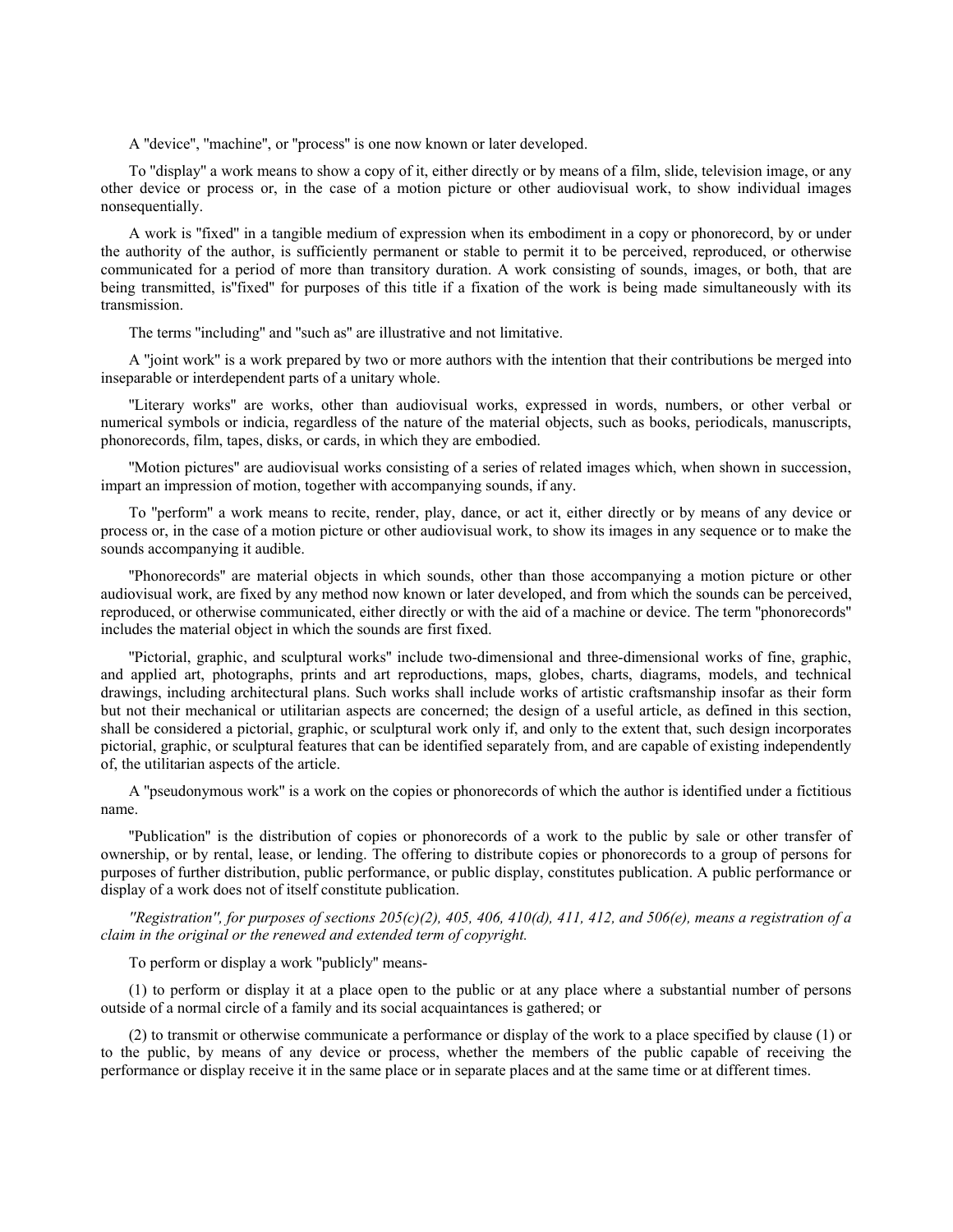''Sound recordings'' are works that result from the fixation of a series of musical, spoken, or other sounds, but not including the sounds accompanying a motion picture or other audiovisual work, regardless of the nature of the material objects, such as disks, tapes, or other phonorecords, in which they are embodied.

''State'' includes the District of Columbia and the Commonwealth of Puerto Rico, and any territories to which this title is made applicable by an Act of Congress.

A ''transfer of copyright ownership'' is an assignment, mortgage, exclusive license, or any other conveyance, alienation, or hypothecation of a copyright or of any of the exclusive rights comprised in a copyright, whether or not it is limited in time or place of effect, but not including a nonexclusive license.

A ''transmission program'' is a body of material that, as an aggregate, has been produced for the sole purpose of transmission to the public in sequence and as a unit.

To ''transmit'' a performance or display is to communicate it by any device or process whereby images or sounds are received beyond the place from which they are sent.

The ''United States'', when used in a geographical sense, comprises the several States, the District of Columbia and the Commonwealth of Puerto Rico, and the organized territories under the jurisdiction of the United States Government.

A ''useful article'' is an article having an intrinsic utilitarian function that is not merely to portray the appearance of the article or to convey information. An article that is normally a part of a useful article is considered a ''useful article''.

The author's ''widow'' or ''widower'' is the author's surviving spouse under the law of the author's domicile at the time of his or her death, whether or not the spouse has later remarried.

A ''work of visual art'' is--

(1) a painting, drawing, print, or sculpture, existing in a single copy, in a limited edition of 200 copies or fewer that are signed and consecutively numbered by the author, or, in the case of a sculpture, in multiple cast, carved, or fabricated sculptures of 200 or fewer that are consecutively numbered by the author and bear the signature or other identifying mark of the author; or

(2) a still photographic image produced for exhibition purposes only, existing in a single copy that is signed by the author, or in a limited edition of 200 copies or fewer that are signed and consecutively numbered by the author.

A work of visual art does not include--

(A)(i) any poster, map, globe, chart, technical drawing, diagram, model, applied art, motion picture or other audiovisual work, book, magazine, newspaper, periodical, data base, electronic information service, electronic publication, or similar publication; (ii) any merchandising item or advertising, promotional, descriptive, covering, or packaging material or container; (iii) any portion or part of any item described in clause (i) or (ii);

(B) any work made for hire; or

(C) any work not subject to copyright protection under this title.

A ''work of the United States Government'' is a work prepared by an officer or employee of the United States Government as part of that person's official duties.

A ''work made for hire'' is--

(1) a work prepared by an employee within the scope of his or her employment; or

(2) a work specially ordered or commissioned for use as a contribution to a collective work, as a part of a motion picture or other audiovisual work, as a translation, as a supplementary work, as a compilation, as an instructional text, as a test, as answer material for a test, or as an atlas, if the parties expressly agree in a written instrument signed by them that the work shall be considered a work made for hire. For the purpose of the foregoing sentence, a ''supplementary work'' is a work prepared for publication as a secondary adjunct to a work by another author for the purpose of introducing, concluding, illustrating, explaining, revising, commenting upon, or assisting in the use of the other work, such as forewords, afterwords, pictorial illustrations, maps, charts, tables, editorial notes, musical arrangements, answer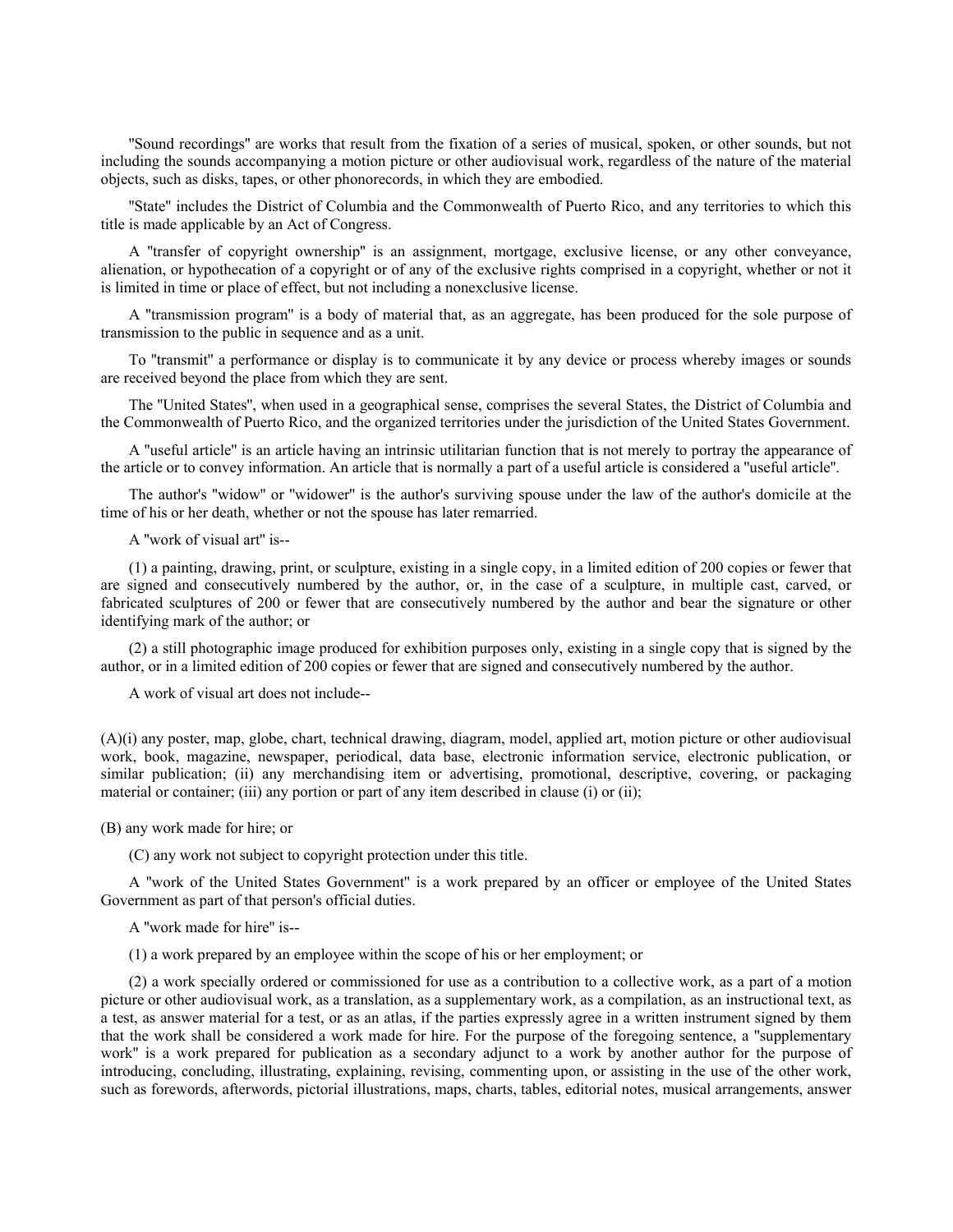material for tests, bibliographies, appendixes, and indexes, and an ''instructional text'' is a literary, pictorial, or graphic work prepared for publication and with the purpose of use in systematic instructional activities.

(As amended Dec. 12, 1980, Pub. L. 96-517, § 10(a), 94 Stat. 3028; Oct. 31, 1988, Pub. L. 100-568, § 4(a)(1), 102 Stat. 2854-55.; Dec. 1, 1990, Pub. L. 101-650, Title VII, § 703, 104 Stat. 5133; June 26, 1992, Pub. L. 102-307, Title I, § 102, 106 Stat. 266; Oct. 28, 1992, Pub. L. 102-563, § 3, 106 Stat. 4247.)

\* \* \* \* \*

#### **§ 107. Limitations on exclusive rights; Fair use**

Notwithstanding the provisions of sections 106 and 106A the fair use of a copyrighted work, including such use by reproduction in copies or phonorecords or by any other means specified by that section, for purposes such as criticism, comment, news reporting, teaching (including multiple copies for classroom use), scholarship, or research, is not an infringement of copyright. In determining whether the use made of a work in any particular case is a fair use the factors to be considered shall include--

(1) the purpose and character of the use, including whether such use is of a commercial nature or is for nonprofit educational purposes;

(2) the nature of the copyrighted work;

(3) the amount and substantiality of the portion used in relation to the copyrighted work as a whole; and

(4) the effect of the use upon the potential market for or value of the copyrighted work.

*The fact that a work is unpublished shall not itself bar a finding of fair use if such finding is made upon consideration of all the above factors.*

(Amended Dec. 1, 1990, Pub. L. 101-650, Title VI, § § 607, 610(a), 104 Stat. 5132; Oct. 24, 1992, Pub. L. 102-492, 106 Stat. 3145.)

## **§ 108. Limitations on exclusive rights: Reproduction by libraries and archives**

(a) Notwithstanding the provisions of section 106, it is not an infringement of copyright for a library or archives, or any of its employees acting within the scope of their employment, to reproduce no more than one copy or phonorecord of a work, or to distribute such copy or phonorecord, under the conditions specified by this section, if--

(1) the reproduction or distribution is made without any purpose of direct or indirect commercial advantage;

(2) the collections of the library or archives are (i) open to the public, or (ii) available not only to researchers affiliated with the library or archives or with the institution of which it is a part, but also to other persons doing research in a specialized field; and

(3) the reproduction or distribution of the work includes a notice of copyright.

(b) The rights of reproduction and distribution under this section apply to a copy or phonorecord of an unpublished work duplicated in facsimile form solely for purposes of preservation and security or for deposit for research use in another library or archives of the type described by clause (2) of subsection (a), if the copy or phonorecord reproduced is currently in the collections of the library or archives.

(c) The right of reproduction under this section applies to a copy or phonorecord of a published work duplicated in facsimile form solely for the purpose of replacement of a copy or phonorecord that is damaged, deteriorating, lost, or stolen, if the library or archives has, after a reasonable effort, determined that an unused replacement cannot be obtained at a fair price.

(d) The rights of reproduction and distribution under this section apply to a copy, made from the collection of a library or archives where the user makes his or her request or from that of another library or archives, of no more than one article or other contribution to a copyrighted collection or periodical issue, or to a copy or phonorecord of a small part of any other copyrighted work, if--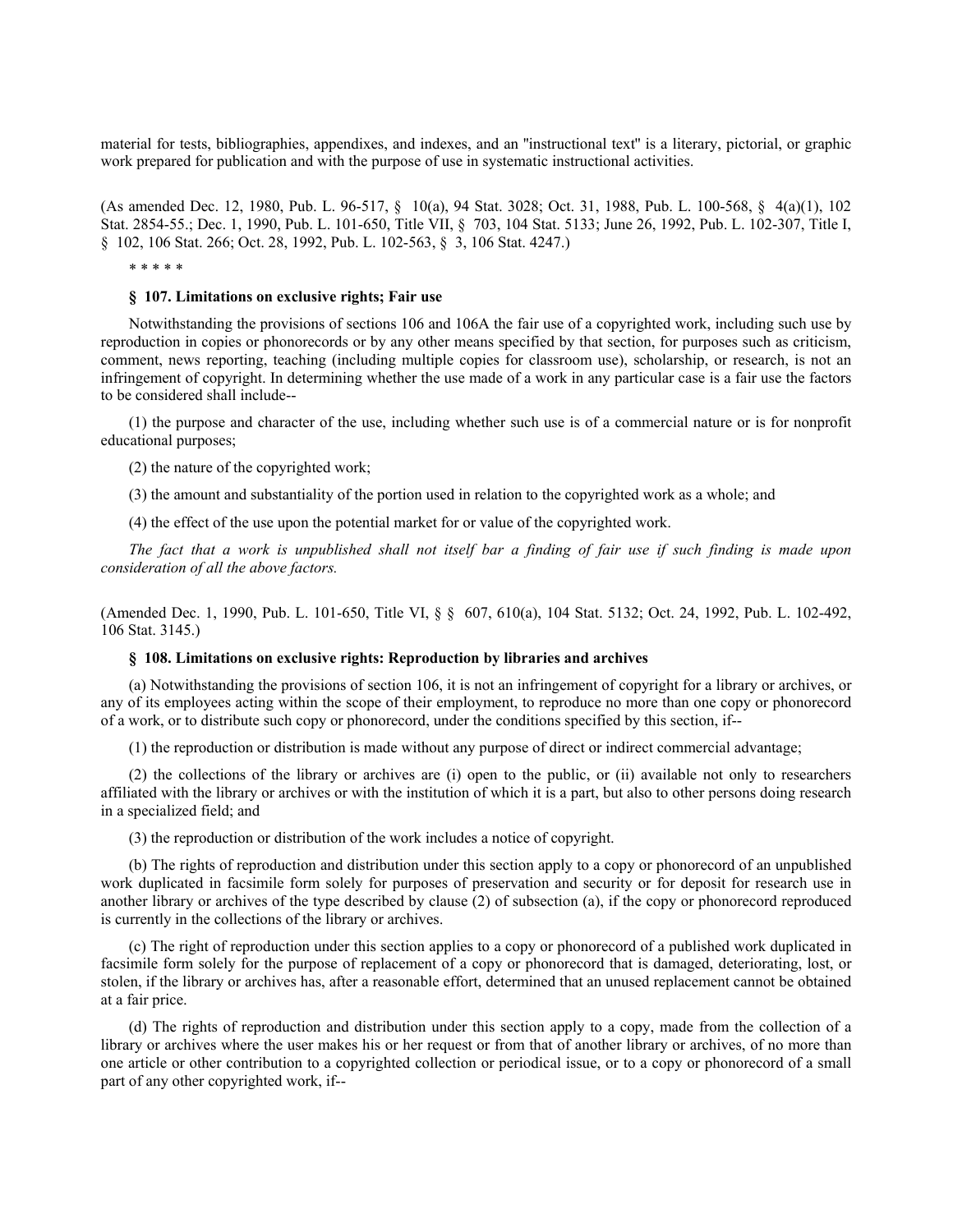(1) the copy or phonorecord becomes the property of the user, and the library or archives has had no notice that the copy or phonorecord would be used for any purpose other than private study, scholarship, or research; and

(2) the library or archives displays prominently, at the place where orders are accepted, and includes on its order form, a warning of copyright in accordance with requirements that the Register of Copyrights shall prescribe by regulation.

(e) The rights of reproduction and distribution under this section apply to the entire work, or to a substantial part of it, made from the collection of a library or archives where the user makes his or her request or from that of another library or archives, if the library or archives has first determined, on the basis of a reasonable investigation, that a copy or phonorecord of the copyrighted work cannot be obtained at a fair price, if--

(1) the copy or phonorecord becomes the property of the user, and the library or archives has had no notice that the copy or phonorecord would be used for any purpose other than private study, scholarship, or research; and

(2) the library or archives displays prominently, at the place where orders are accepted, and includes on its order form, a warning of copyright in accordance with requirements that the Register of Copyrights shall prescribe by regulation.

(f) Nothing in this section--

(1) shall be construed to impose liability for copyright infringement upon a library or archives or its employees for the unsupervised use of reproducing equipment located on its premises: *Provided,* That such equipment displays a notice that the making of a copy may be subject to the copyright law;

(2) excuses a person who uses such reproducing equipment or who requests a copy or phonorecord under subsection (d) from liability for copyright infringement for any such act, or for any later use of such copy or phonorecord, if it exceeds fair use as provided by section 107;

(3) shall be construed to limit the reproduction and distribution by lending of a limited number of copies and excerpts by a library or archives of an audiovisual news program, subject to clauses  $(1)$ ,  $(2)$ , and  $(3)$  of subsection (a); or

(4) in any way affects the right of fair use as provided by section 107, or any contractual obligations assumed at any time by the library or archives when it obtained a copy or phonorecord of a work in its collections.

(g) The rights of reproduction and distribution under this section extend to the isolated and unrelated reproduction or distribution of a single copy or phonorecord of the same material on separate occasions, but do not extend to cases where the library or archives, or its employee--

(1) is aware or has substantial reason to believe that it is engaging in the related or concerted reproduction or distribution of multiple copies or phonorecords of the same material, whether made on one occasion or over a period of time, and whether intended for aggregate use by one or more individuals or for separate use by the individual members of a group; or

(2) engages in the systematic reproduction or distribution of single or multiple copies or phonorecords of material described in subsection (d): *Provided,* That nothing in this clause prevents a library or archives from participating in interlibrary arrangements that do not have, as their purpose or effect, that the library or archives receiving such copies or phonorecords for distribution does so in such aggregate quantities as to substitute for a subscription to or purchase of such work.

(h) The rights of reproduction and distribution under this section do not apply to a musical work, a pictorial, graphic or sculptural work, or a motion picture or other audiovisual work other than an audiovisual work dealing with news, except that no such limitation shall apply with respect to rights granted by subsections (b) and (c), or with respect to pictorial or graphic works published as illustrations, diagrams, or similar adjuncts to works of which copies are reproduced or distributed in accordance with subsections (d) and (e).

[O>(i) Five years from the effective date of this Act, and at five-year intervals thereafter, the Register of Copyrights, after consulting with representatives of authors, book and periodical publishers, and other owners of copyrighted materials, and with representatives of library users and librarians, shall submit to the Congress a report setting forth the extent to which this section has achieved the intended statutory balancing of the rights of creators, and the needs of users. The report should also describe any problems that may have arisen, and present legislative or other recommendations, if warranted.<O]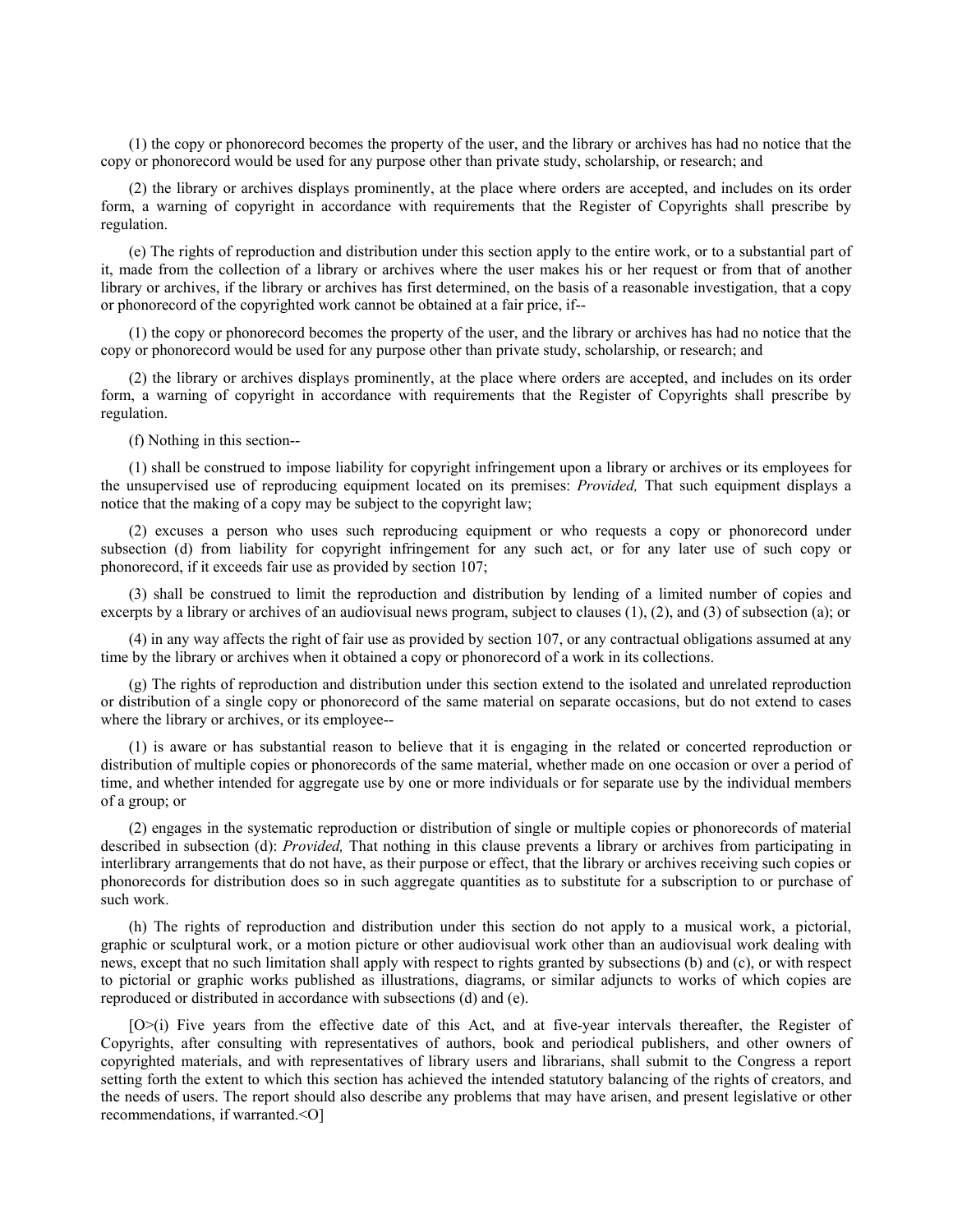## *(i) Repealed.*

(As amended June 26, 1992, Pub. L. 102-307, title III, § 301, 106 Stat. 272.)

\* \* \* \* \*

# **§ 304. Duration of copyright: Subsisting copyrights**

**(a) Copyrights in their first term on January 1, 1978.**  $(I)(A)$  Any copyright, the first term of which is subsisting on January 1, 1978, shall endure for twenty-eight years from the date it was originally secured.[O>: *Provided,* That  $in < 0$ ]

*(B) In* the case of*--*

*(i)* any posthumous work or of any periodical, cyclopedic, or other composite work upon which the copyright was originally secured by the proprietor thereof, or

*(ii)* [O>of<O] any work copyrighted by a corporate body (otherwise than as assignee or licensee of the individual author) or by an employer for whom such work is made for hire, the proprietor of such copyright shall be entitled to a renewal and extension of the copyright in such work for the further term of [O>forty-seven<O] *47* years*.* [O>when application for such renewal and extension shall have been made to the Copyright Office and duly registered therein within one year prior to the expiration of the original term of copyright: *And provided further*, That in < O

*(C) In* the case of any other copyrighted work, including a contribution by an individual author to a periodical or to a cyclopedic or other composite work,*--*

*(i)* the author of such work, if *the author is* still living, [O>or<O]

*(ii)* the widow, widower, or children of the author, if the author  $[O > be < 0]$  *is* not living,  $[O > or$  if such author, widow, widower, or children be not living, then < O]

*(iii)* the author's executors, *if such author, widow, widower, or children are not living,* or

*(iv) the author's next of kin,* in the absence of a will *of the author*, [O>his or her next of kin <O]shall be entitled to a renewal and extension of the copyright in such work for a further term of [O>forty-seven <O]47 years [O>when application for such renewal and extension shall have been made to the Copyright Office and duly registered therein within one year prior to the expiration of the original term of copyright: And provided further, That in default of the registration of such application for renewal and extension, the copyright in any work shall terminate at the expiration of twenty-eight years from the date copyright was originally secured<O].

 $(2)(A)$  At the expiration of the original term of copyright in a work specified in paragraph  $(1)(B)$  of this subsection, *the copyright shall endure for a renewed and extended further term of 47 years, which--*

*(i) if an application to register a claim to such further term has been made to the Copyright Office within 1 year before the expiration of the original term of copyright, and the claim is registered, shall vest, upon the beginning of* such further term, in the proprietor of the copyright who is entitled to claim the renewal of copyright at the time the *application is made; or*

*(ii) if no such application is made or the claim pursuant to such application is not registered, shall vest, upon the beginning of such further term, in the person or entity that was the proprietor of the copyright as of the last day of the original term of copyright.*

*(B) At the expiration of the original term of copyright in a work specified in paragraph (1)(C) of this subsection, the copyright shall endure for a renewed and extended further term of 47 years, which--*

*(i) if an application to register a claim to such further term has been made to the Copyright Office within 1 year before the expiration of the original term of copyright, and the claim is registered, shall vest, upon the beginning of such further term, in any person who is entitled under paragraph (1)(C) to the renewal and extension of the copyright at the time the application is made; or*

*(ii) if no such application is made or the claim pursuant to such application is not registered, shall vest, upon the beginning of such further term, in any person entitled under paragraph (1)(C), as of the last day of the original term of copyright, to the renewal and extension of the copyright.*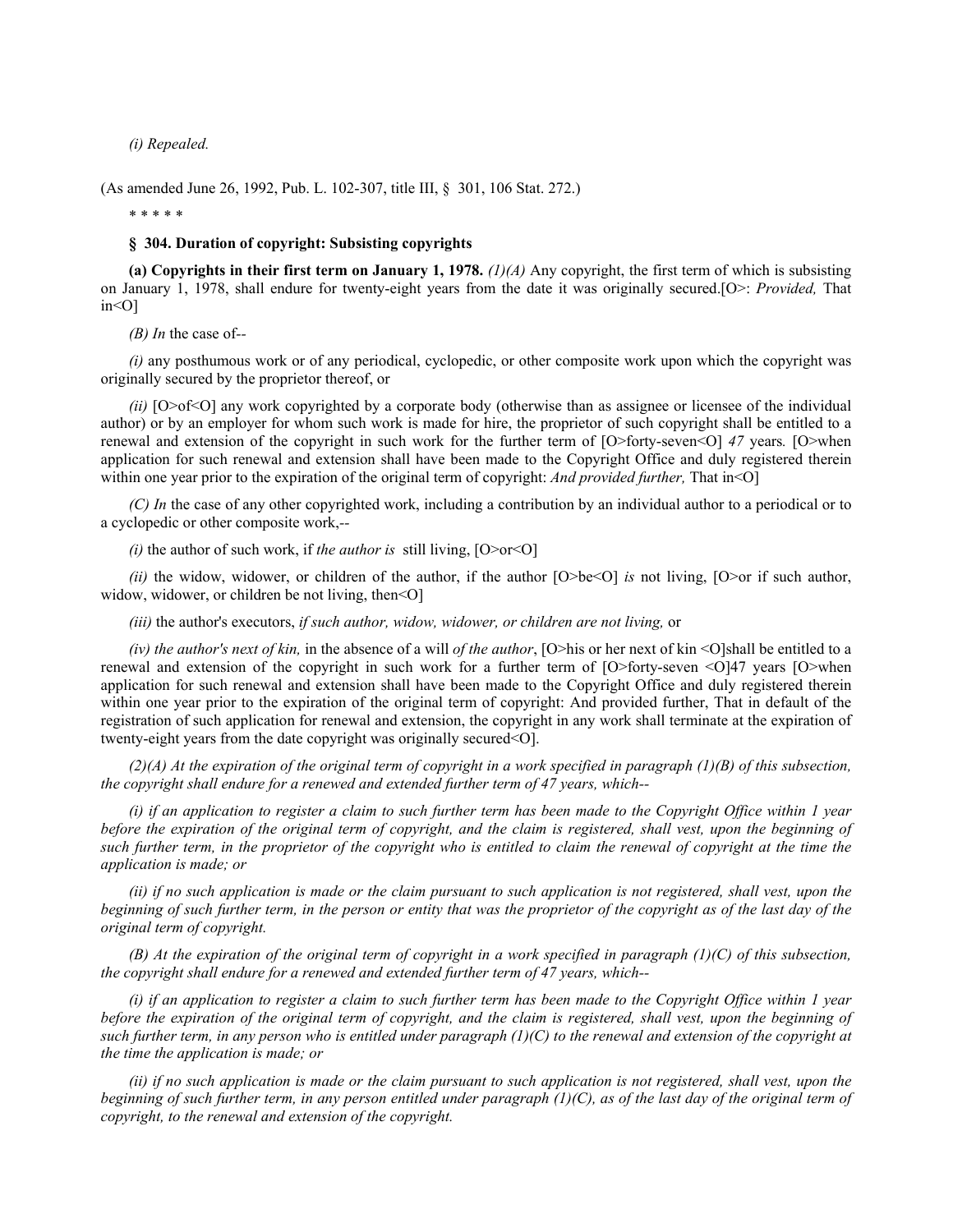*(3)(A) An application to register a claim to the renewed and extended term of copyright in a work may be made to the Copyright Office--*

*(i) within 1 year before the expiration of the original term of copyright by any person entitled under paragraph (1) (B) or (C) to such further term of 47 years; and*

*(ii) at any time during the renewed and extended term by any person in whom such further term vested, under paragraph (2) (A) or (B), or by any successor or assign of such person, if the application is made in the name of such person.*

*(B) Such an application is not a condition of the renewal and extension of the copyright in a work for a further term of 47 years.*

*(4)(A) If an application to register a claim to the renewed and extended term of copyright in a work is not made within 1 year before the expiration of the original term of copyright in a work, or if the claim pursuant to such application is not registered, then a derivative work prepared under authority of a grant of a transfer or license of the copyright that is made before the expiration of the original term of copyright may continue to be used under the terms of the grant during the renewed and extended term of copyright without infringing the copyright, except that such use*  does not extend to the preparation during such renewed and extended term of other derivative works based upon the *copyrighted work covered by such grant.*

*(B) If an application to register a claim to the renewed and extended term of copyright in a work is made within 1 year before its expiration, and the claim is registered, the certificate of such registration shall constitute prima facie evidence as to the validity of the copyright during its renewed and extended term and of the facts stated in the certificate. The evidentiary weight to be accorded the certificates of a registration of a renewed and extended term of copyright made after the end of that 1-year period shall be within the discretion of the court.*

**(b) Copyrights in their renewal term or registered for renewal before January 1, 1978.** The duration of any copyright, the renewal term of which is subsisting at any time between December 31, 1976, and December 31, 1977, inclusive, or for which renewal registration is made between December 31, 1976, and December 31, 1977, inclusive, is extended to endure for a term of seventy-five years from the date copyright was originally secured.

**(c) Termination of transfers and licenses covering extended renewal term.** In the case of any copyright subsisting in either its first or renewal term on January 1, 1978, other than a copyright in a work made for hire, the exclusive or nonexclusive grant of a transfer or license of the renewal copyright or any right under it, executed before January 1, 1978, by any of the persons designated by the  $[O \ge$ second proviso of subsection (a)< $O$ ] *subsection (a)(1)(C)* of this section, otherwise than by will, is subject to termination under the following conditions:

(1) In the case of a grant executed by a person or persons other than the author, termination of the grant may be effected by the surviving person or persons who executed it. In the case of a grant executed by one or more of the authors of the work, termination of the grant may be effected, to the extent of a particular author's share in the ownership of the renewal copyright, by the author who executed it or, if such author is dead, by the person or persons who, under clause (2) of this subsection, own and are entitled to exercise a total of more than one-half of that author's termination interest.

(2) Where an author is dead, his or her termination interest is owned, and may be exercised, by his widow or her widower and his or her children or grandchildren as follows:

(A) the widow or widower owns the author's entire termination interest unless there are any surviving children or grandchildren of the author, in which case the widow or widower owns one-half of the author's interest;

(B) the author's surviving children, and the surviving children of any dead child of the author, own the author's entire termination interest unless there is a widow or widower, in which case the ownership of one-half of the author's interest is divided among them;

(C) the rights of the author's children and grandchildren are in all cases divided among them and exercised on a per stirpes basis according to the number of such author's children represented; the share of the children of a dead child in a termination interest can be exercised only by the action of a majority of them.

(3) Termination of the grant may be effected at any time during a period of five years beginning at the end of fiftysix years from the date copyright was originally secured, or beginning on January 1, 1978, whichever is later.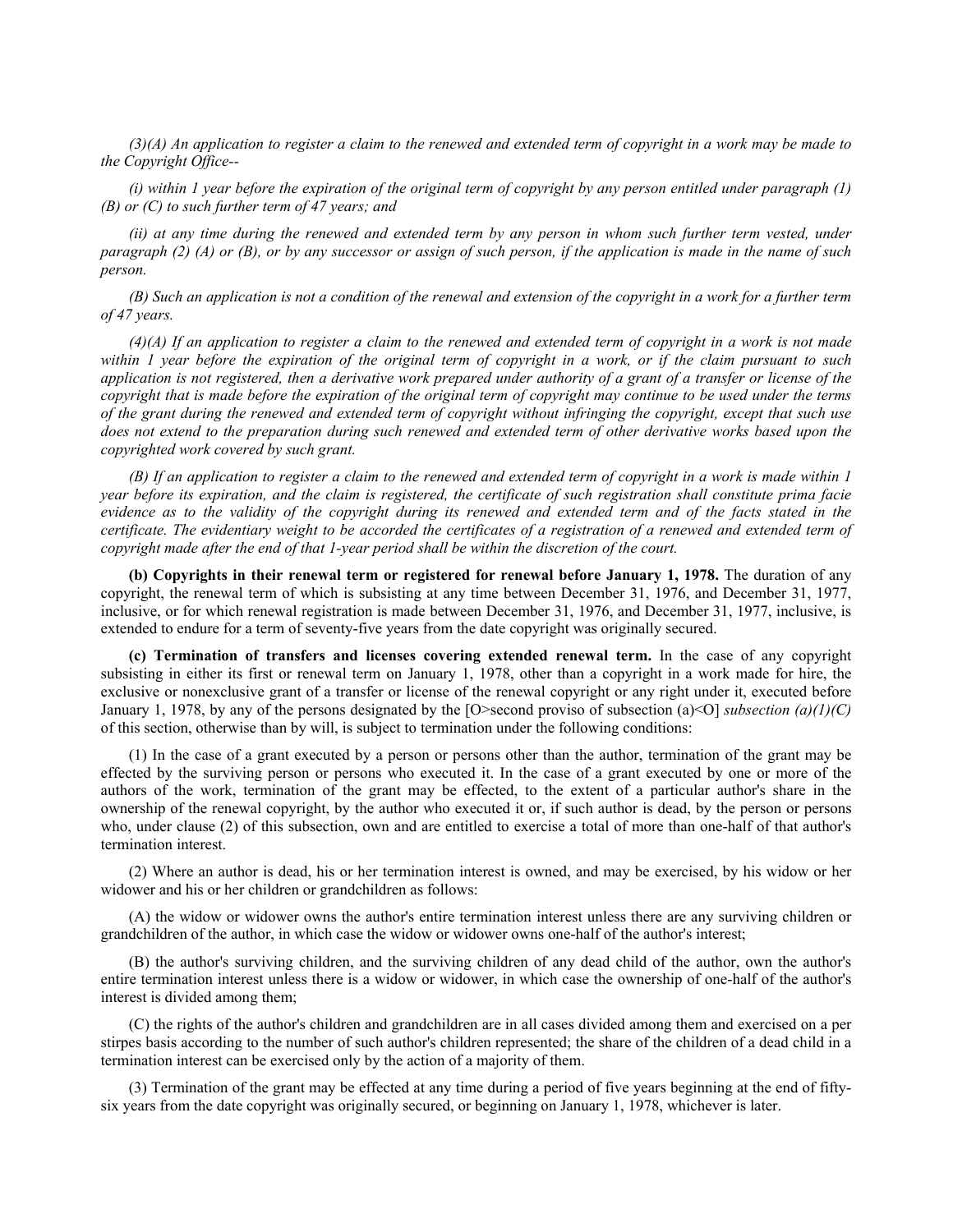(4) The termination shall be effected by serving an advance notice in writing upon the grantee or the grantee's successor in title. In the case of a grant executed by a person or persons other than the author, the notice shall be signed by all of those entitled to terminate the grant under clause (1) of this subsection, or by their duly authorized agents. In the case of a grant executed by one or more of the authors of the work, the notice as to any one author's share shall be signed by that author or his or her duly authorized agent or, if that author is dead, by the number and proportion of the owners of his or her termination interest required under clauses (1) and (2) of this subsection, or by their duly authorized agents.

(A) The notice shall state the effective date of the termination, which shall fall within the five-year period specified by clause (3) of this subsection, and the notice shall be served not less than two or more than ten years before that date. A copy of the notice shall be recorded in the Copyright Office before the effective date of termination, as a condition to its taking effect.

(B) The notice shall comply, in form, content, and manner of service, with requirements that the Register of Copyrights shall prescribe by regulation.

(5) Termination of the grant may be effected notwithstanding any agreement to the contrary, including an agreement to make a will or to make any future grant.

(6) In the case of a grant executed by a person or persons other than the author, all rights under this title that were covered by the terminated grant revert, upon the effective date of termination, to all of those entitled to terminate the grant under clause (1) of this subsection. In the case of a grant executed by one or more of the authors of the work, all of a particular author's rights under this title that were covered by the terminated grant revert, upon the effective date of termination, to that author or, if that author is dead, to the persons owning his or her termination interest under clause (2) of this subsection, including those owners who did not join in signing the notice of termination under clause (4) of this subsection. In all cases the reversion of rights is subject to the following limitations:

(A) A derivative work prepared under authority of the grant before its termination may continue to be utilized under the terms of the grant after its termination, but this privilege does not extend to the preparation after the termination of other derivative works based upon the copyrighted work covered by the terminated grant.

(B) The future rights that will revert upon termination of the grant become vested on the date the notice of termination has been served as provided by clause (4) of this subsection.

(C) Where the author's rights revert to two or more persons under clause (2) of this subsection, they shall vest in those persons in the proportionate shares provided by that clause. In such a case, and subject to the provisions of subclause (D) of this clause, a further grant, or agreement to make a further grant, of a particular author's share with respect to any right covered by a terminated grant is valid only if it is signed by the same number and proportion of the owners, in whom the right has vested under this clause, as are required to terminate the grant under clause (2) of this subsection. Such further grant or agreement is effective with respect to all of the persons in whom the right it covers has vested under this subclause, including those who did not join in signing it. If any person dies after rights under a terminated grant have vested in him or her, that person's legal representatives, legatees, or heirs at law represent him or her for purposes of this subclause.

(D) A further grant, or agreement to make a further grant, of any right covered by a terminated grant is valid only if it is made after the effective date of the termination. As an exception, however, an agreement for such a further grant may be made between the author or any of the persons provided by the first sentence of clause (6) of this subsection, or between the persons provided by subclause (C) of this clause, and the original grantee or such grantee's successor in title, after the notice of termination has been served as provided by clause (4) of this subsection.

(E) Termination of a grant under this subsection affects only those rights covered by the grant that arise under this title, and in no way affects rights arising under any other Federal, State, or foreign laws.

(F) Unless and until termination is effected under this subsection, the grant, if it does not provide otherwise, continues in effect for the remainder of the extended renewal term.

(As amended June 26, 1992, Pub. L. 102-307, Title I, § 102(a), (d), 106 Stat. 264, 266.)

\* \* \* \* \*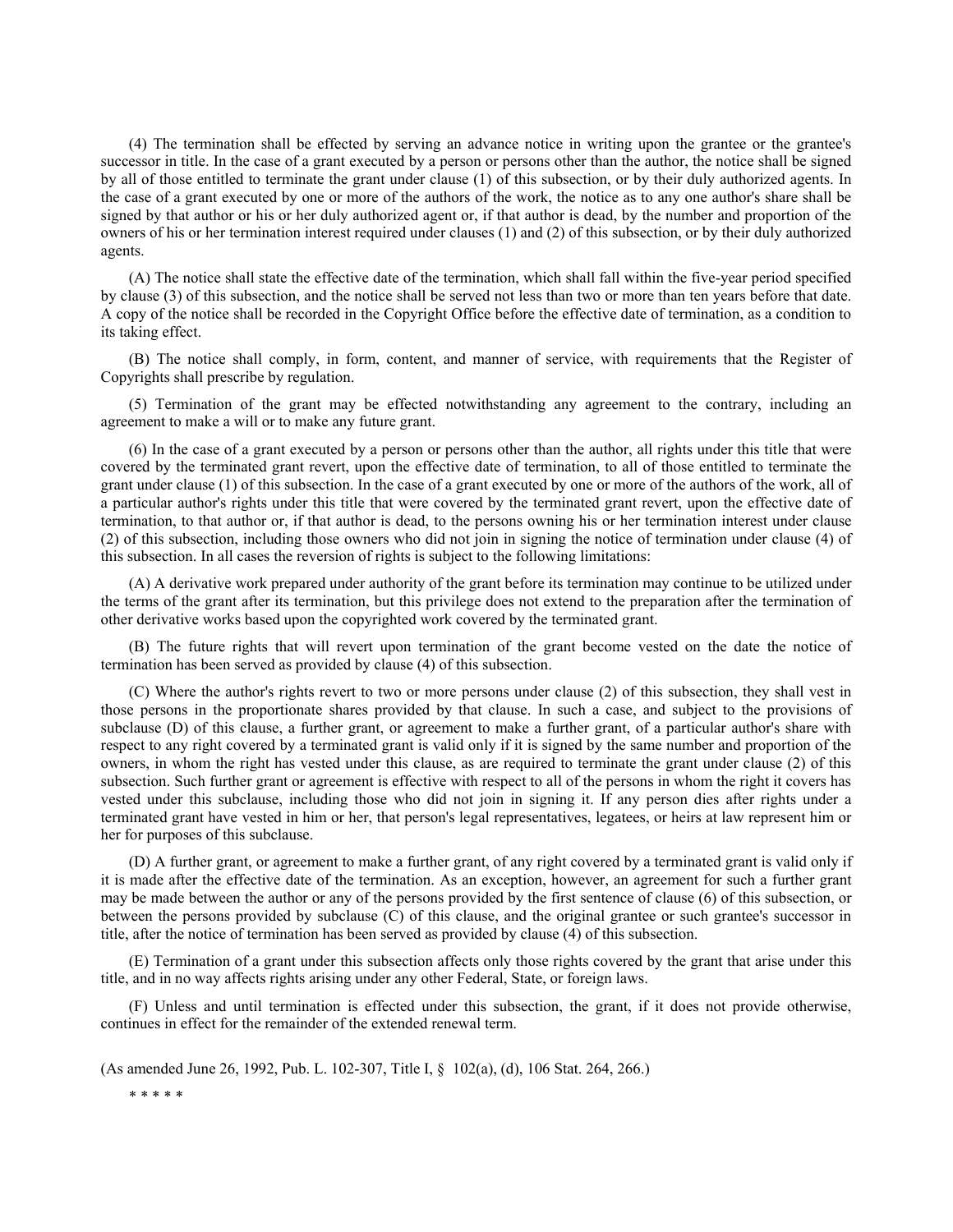# **§ 408. Copyright registration in general**

**(a) Registration permissive.** At any time during the subsistence *of the first term* of copyright in any published or unpublished work *in which the copyright was secured before January 1, 1978, and during the subsistence of any copyright secured on or after that date*, the owner of copyright or of any exclusive right in the work may obtain registration of the copyright claim by delivering to the Copyright Office the deposit specified by this section, together with the application and fee specified by sections 409 and 708. Such registration is not a condition of copyright protection.

**(b) Deposit for copyright registration.** Except as provided by subsection (c), the material deposited for registration shall include--

(1) in the case of an unpublished work, one complete copy or phonorecord;

(2) in the case of a published work, two complete copies or phonorecords of the best edition;

(3) in the case of a work first published outside the United States, one complete copy or phonorecord as so published;

(4) in the case of a contribution to a collective work, one complete copy or phonorecord of the best edition of the collective work.

Copies or phonorecords deposited for the Library of Congress under section 407 may be used to satisfy the deposit provisions of this section, if they are accompanied by the prescribed application and fee, and by any additional identifying material that the Register may, by regulation, require. The Register shall also prescribe regulations establishing requirements under which copies or phonorecords acquired for the Library of Congress under subsection (e) of section 407, otherwise than by deposit, may be used to satisfy the deposit provisions of this section.

#### **(c) Administrative classification and optional deposit.**

(1) The Register of Copyrights is authorized to specify by regulation the administrative classes into which works are to be placed for purposes of deposit and registration, and the nature of the copies or phonorecords to be deposited in the various classes specified. The regulations may require or permit, for particular classes, the deposit of identifying material instead of copies or phonorecords, the deposit of only one copy or phonorecord where two would normally be required, or a single registration for a group of related works. This administrative classification of works has no significance with respect to the subject matter of copyright or the exclusive rights provided by this title.

(2) Without prejudice to the general authority provided under clause (1), the Register of Copyrights shall establish regulations specifically permitting a single registration for a group of works by the same individual author, all first published as contributions to periodicals, including newspapers, within a twelve-month period, on the basis of a single deposit, application, and registration fee, under the following conditions:

(A) if the deposit consists of one copy of the entire issue of the periodical, or of the entire section in the case of a newspaper, in which each contribution was first published; and

(B) if the application identifies each work separately, including the periodical containing it and its date of first publication.

(3) As an alternative to separate renewal registrations under subsection (a) of section 304, a single renewal registration may be made for a group of works by the same individual author, all first published as contributions to periodicals, including newspapers, upon the filing of a single application and fee, under all of the following conditions:

(A) the renewal claimant or claimants, and the basis of claim or claims under section 304(a), is the same for each of the works; and

(B) the works were all copyrighted upon their first publication, either through separate copyright notice and registration or by virtue of a general copyright notice in the periodical issue as a whole; and

(C) the renewal application and fee are received not more than twenty-eight or less than twenty-seven years after the thirty-first day of December of the calendar year in which all of the works were first published; and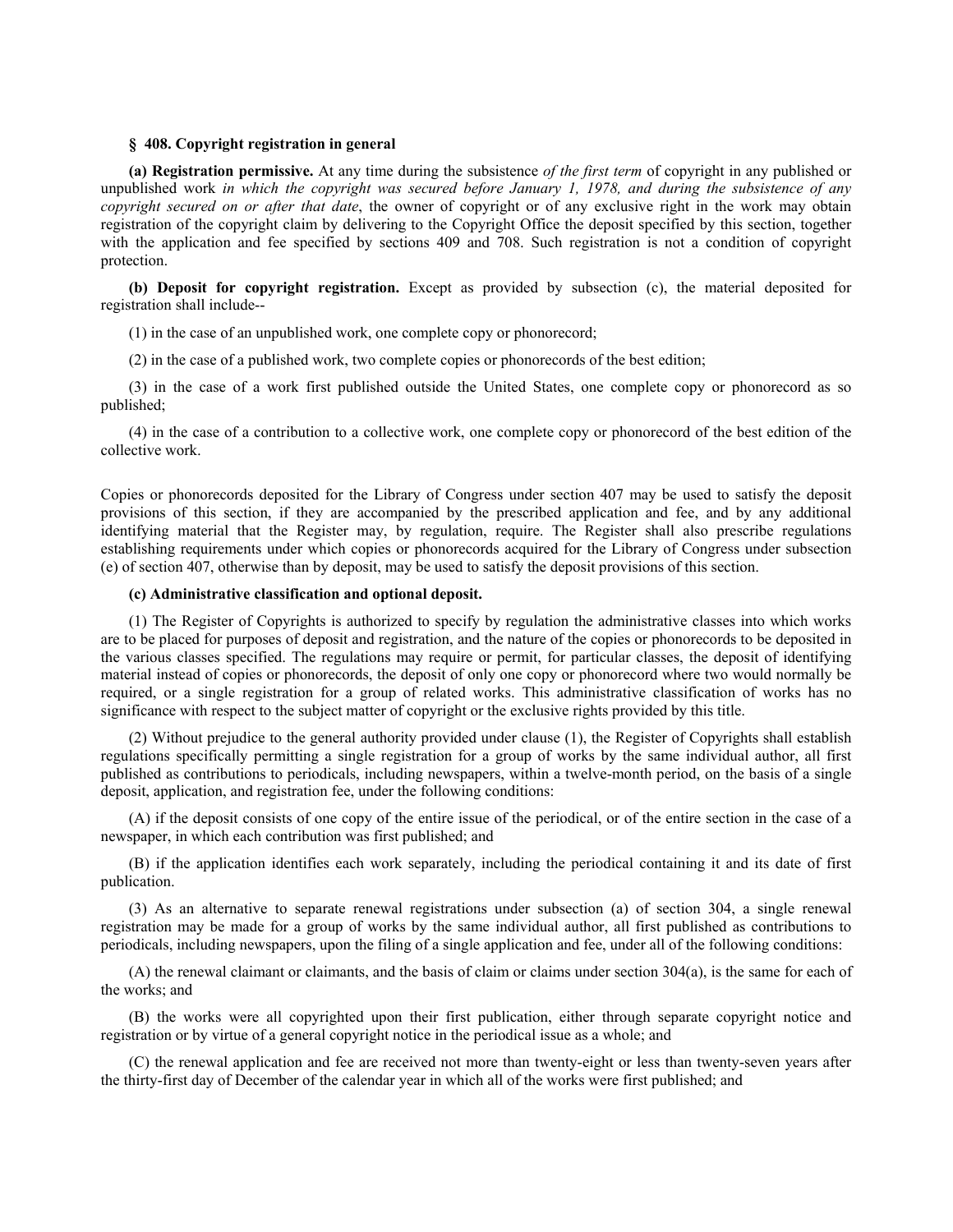(D) the renewal application identifies each work separately, including the periodical containing it and its date of first publication.

**(d) Corrections and amplifications.** The Register may also establish, by regulation, formal procedures for the filing of an application for supplementary registration, to correct an error in a copyright registration or to amplify the information given in a registration. Such application shall be accompanied by the fee provided by section 708, and shall clearly identify the registration to be corrected or amplified. The information contained in a supplementary registration augments but does not supersede that contained in the earlier registration.

**(e) Published edition of previously registered work.** Registration for the first published edition of a work previously registered in unpublished form may be made even though the work as published is substantially the same as the unpublished version.

(As amended Oct. 31, 1988, Pub. L. 100-568, § 9(a), 102 Stat. 2859; Pub. L. 102-307, Title I, § 102(e), June 26, 1992, 106 Stat. 266.)

#### **§ 409. Application for copyright registration**

The application for copyright registration shall be made on a form prescribed by the Register of Copyrights and shall include--

(1) the name and address of the copyright claimant;

(2) in the case of a work other than an anonymous or pseudonymous work, the name and nationality or domicile of the author or authors, and, if one or more of the authors is dead, the dates of their deaths;

(3) if the work is anonymous or pseudonymous, the nationality or domicile of the author or authors;

(4) in the case of a work made for hire, a statement to this effect;

(5) if the copyright claimant is not the author, a brief statement of how the claimant obtained ownership of the copyright;

(6) the title of the work, together with any previous or alternative titles under which the work can be identified;

(7) the year in which creation of the work was completed;

(8) if the work has been published, the date and nation of its first publication;

(9) in the case of a compilation or derivative work, an identification of any preexisting work or works that it is based on or incorporates, and a brief, general statement of the additional material covered by the copyright claim being registered;

(10) in the case of a published work containing material of which copies are required by section 601 to be manufactured in the United States, the names of the persons or organizations who performed the processes specified by subsection (c) of section 601 with respect to that material, and the places where those processes were performed; and

(11) any other information regarded by the Register of Copyrights as bearing upon the preparation or identification of the work or the existence, ownership, or duration of the copyright.

*If an application is submitted for the renewed and extended term provided for in section 304(a)(3)(A) and an original term registration has not been made, the Register may request information with respect to the existence, ownership, or duration of the copyright for the original term.*

(Pub. L. 102-307, Title I, § 102(b)(1), June 26, 1992, 106 Stat. 266.)

\* \* \* \* \*

## **§ 708. Copyright Office fees.**

(a) The following fees shall be paid to the Register of Copyrights: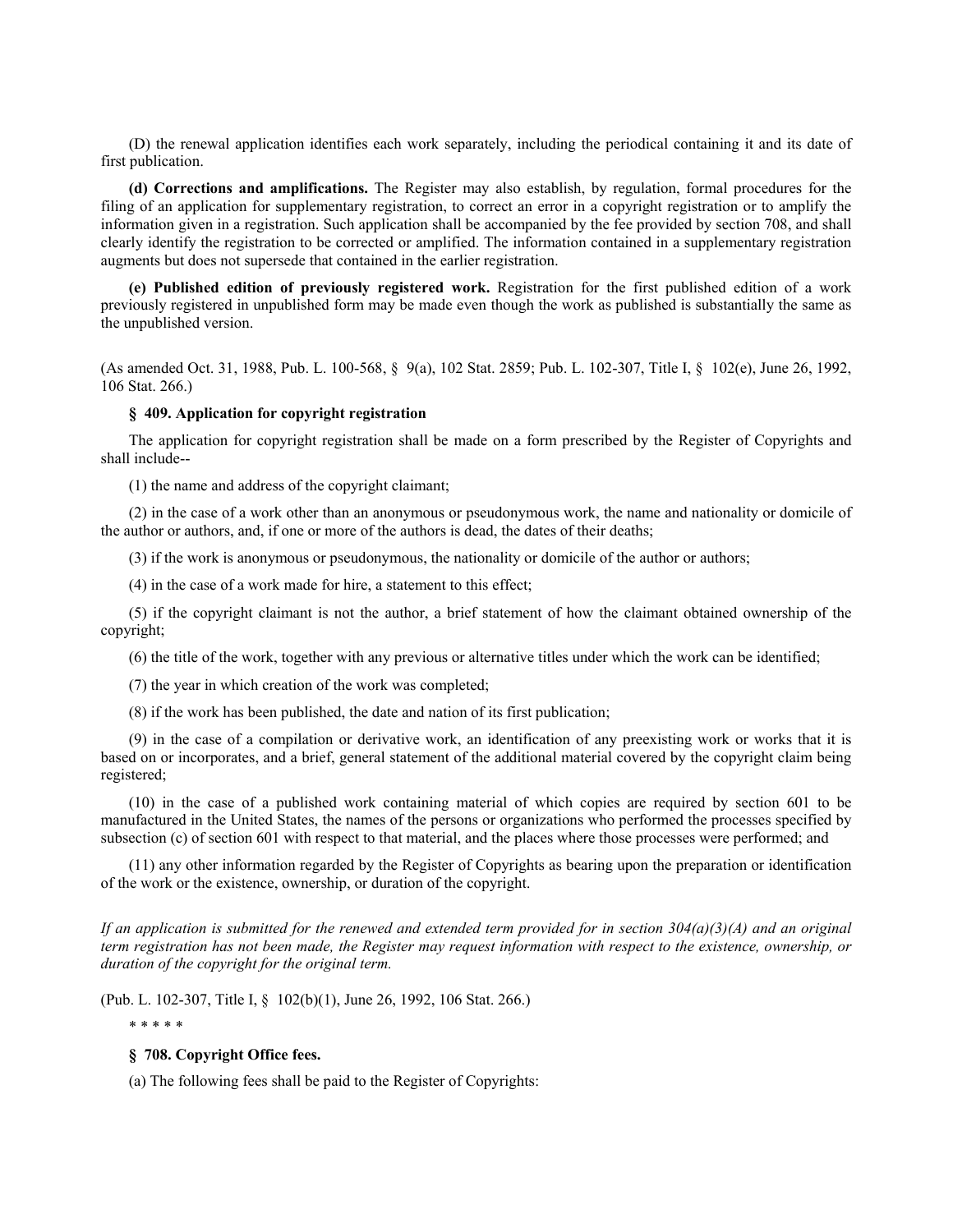(1) on filing each application under section 408 for registration of a copyright claim or for a supplementary registration, including the issuance of a certificate of registration if registration is made, \$ 20;

(2) on filing each application for registration of a claim for renewal of a subsisting copyright  $[O>$ in its first term  $\leq O$ ] under section 304(a), including the issuance of a certificate of registration if registration is made, [O>\$ 12<O]*\$ 20*;

(3) for the issuance of a receipt for a deposit under section 407, \$ 4;

(4) for the recordation, as provided by section 205, of a transfer of copyright ownership or other document covering not more than one title, \$ 20; for additional titles, \$ 10 for each group of not more than 10 titles;

(5) for the filing, under section 115(b), of a notice of intention to obtain a compulsory license, \$ 12;

(6) for the recordation, under section 302(c), of a statement revealing the identity of an author of an anonymous or pseudonymous work, or for the recordation, under section 302(d), of a statement relating to the death of an author, \$ 20 for a document covering not more than one title; for each additional title, \$ 2;

(7) for the issuance, under section 706, of an additional certificate of registration, \$ 8;

(8) for the issuance of any other certification, \$ 20 for each hour or fraction of an hour consumed with respect thereto;

(9) for the making and reporting of a search as provided by section 705, and for any related services, \$ 20 for each hour or fraction of an hour consumed with respect thereto; and

(10) for any other special services requiring a substantial amount of time or expense, such fees as the Register of Copyrights may fix on the basis of the cost of providing the service.

The Register of Copyrights is authorized to fix the fees for preparing copies of Copyright Office records, whether or not such copies are certified, on the basis of the cost of such preparation.

(b) In calendar year 1995 and in each subsequent fifth calendar year, the Register of Copyrights, by regulation, may increase the fees specified in subsection (a) by the percent change in the annual average, for the preceding calendar year, of the Consumer Price Index published by the Bureau of Labor Statistics, over the annual average of the Consumer Price Index for the fifth calendar year preceding the calendar year in which such increase is authorized.

(c) The fees prescribed by or under this section are applicable to the United States Government and any of its agencies, employees, or officers, but the Register of Copyrights has discretion to waive the requirement of this subsection in occasional or isolated cases involving relatively small amounts.

(d) All fees received under this section shall be deposited by the Register of Copyrights in the Treasury of the United States and shall be credited to the appropriation for necessary expenses of the Copyright Office. The Register may, in accordance with regulations that he or she shall prescribe, refund any sum paid by mistake or in excess of the fee required by this section.

(As amended Aug. 5, 1977, Pub. L. 95-94, Title IV, § 406(b), 91 Stat. 682; Oct. 25, 1982, Pub. L. 97-366, § 1, 96 Stat. 1759; July 3, 1990, Pub. L. 101-318, § 2(a), (b), 104 Stat. 288; June 26, 1992, Pub. L. 102-307, Title I, § 102(f), 106 Stat. 266.)

## \* \* \* \* \*

# **§ 801. Copyright Royalty Tribunal: Establishment and purpose**

(a) There is hereby created an independent Copyright Royalty Tribunal in the legislative branch.

(b) Subject to the provisions of this chapter, the purposes of the Tribunal shall be--

(1) to make determinations concerning the adjustment of reasonable copyright royalty rates as provided in sections 115 and 116, and to make determinations as to reasonable terms and rates of royalty payments as provided in section 118. The rates applicable under sections 115 and 116 shall be calculated to achieve the following objectives:

(A) To maximize the availability of creative works to the public;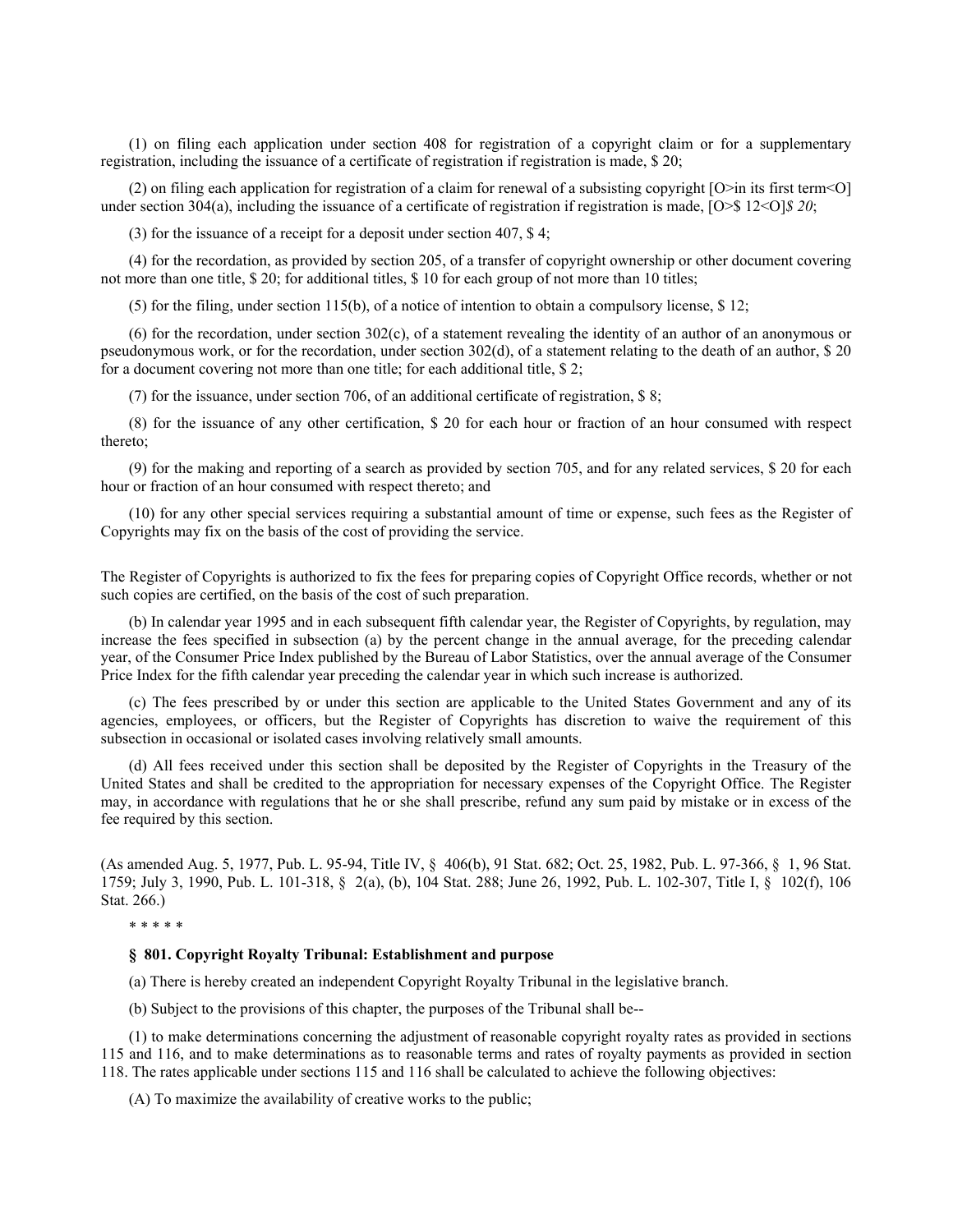(B) To afford the copyright owner a fair return for his creative work and the copyright user a fair income under existing economic conditions;

(C) To reflect the relative roles of the copyright owner and the copyright user in the product made available to the public with respect to relative creative contribution, technological contribution, capital investment, cost, risk, and contribution to the opening of new markets for creative expression and media for their communication;

(D) To minimize any disruptive impact on the structure of the industries involved and on generally prevailing industry practices.

(2) to make determinations concerning the adjustment of the copyright royalty rates in section 111 solely in accordance with the following provisions:

(A) The rates established by section  $111(d)(1)(B)$  may be adjusted to reflect

(i) national monetary inflation or deflation or

(ii) changes in the average rates charged cable subscribers for the basic service of providing secondary transmissions to maintain the real constant dollar level of the royalty fee per subscriber which existed as of the date of enactment of this Act: Provided, That if the average rates charged cable system subscribers for the basic service of providing secondary transmissions are changed so that the average rates exceed national monetary inflation, no change in the rates established by section  $111(d)(1)(B)$  shall be permitted: And provided further, That no increase in the royalty fee shall be permitted based on any reduction in the average number of distant signal equivalents per subscriber. The Commission may consider all factors relating to the maintenance of such level of payments including, as an extenuating factor, whether the cable industry has been restrained by subscriber rate regulating authorities from increasing the rates for the basic service of providing secondary transmissions.

(B) In the event that the rules and regulations of the Federal Communications Commission are amended at any time after April 15, 1976, to permit the carriage by cable systems of additional television broadcast signals beyond the local service area of the primary transmitters of such signals, the royalty rates established by section  $111(d)(1)(B)$  may be adjusted to insure that the rates for the additional distant signal equivalents resulting from such carriage are reasonable in the light of the changes effected by the amendment to such rules and regulations. In determining the reasonableness of rates proposed following an amendment of Federal Communications Commission rules and regulations, the Copyright Royalty Tribunal shall consider, among other factors, the economic impact on copyright owners and users: Provided, That no adjustment in royalty rates shall be made under this subclause with respect to any distant signal equivalent or fraction thereof represented by

(i) carriage of any signal permitted under the rules and regulations of the Federal Communications Commission in effect on April 15, 1976, or the carriage of a signal of the same type (that is, independent, network, or noncommercial educational) substituted for such permitted signal, or

(ii) a television broadcast signal first carried after April 15, 1976, pursuant to an individual waiver of the rules and regulations of the Federal Communications Commission, as such rules and regulations were in effect on April 15, 1976.

(C) In the event of any change in the rules and regulations of the Federal Communications Commission with respect to syndicated and sports program exclusivity after April 15, 1976, the rates established by section  $111(d)(1)(B)$  may be adjusted to assure that such rates are reasonable in light of the changes to such rules and regulations, but any such adjustment shall apply only to the affected television broadcast signals carried on those systems affected by the change.

(D) The gross receipts limitations established by section  $111(d)(1)(C)$  and (D) shall be adjusted to reflect national monetary inflation or deflation or changes in the average rates charged cable system subscribers for the basic service of providing secondary transmissions to maintain the real constant dollar value of the exemption provided by such section; and the royalty rate specified therein shall not be subject to adjustment; [O>and<O]

(3) to distribute royalty fees deposited with the Register of Copyrights under sections 111, 116, and 119(b), and to determine, in cases where controversy exists, the distribution of such fees[O>.<O]*; and*

*(4) to distribute royalty payments deposited with the Register of Copyrights under section 1003, to determine the distribution of such payments, and to carry out its other responsibilities under chapter 10[.]*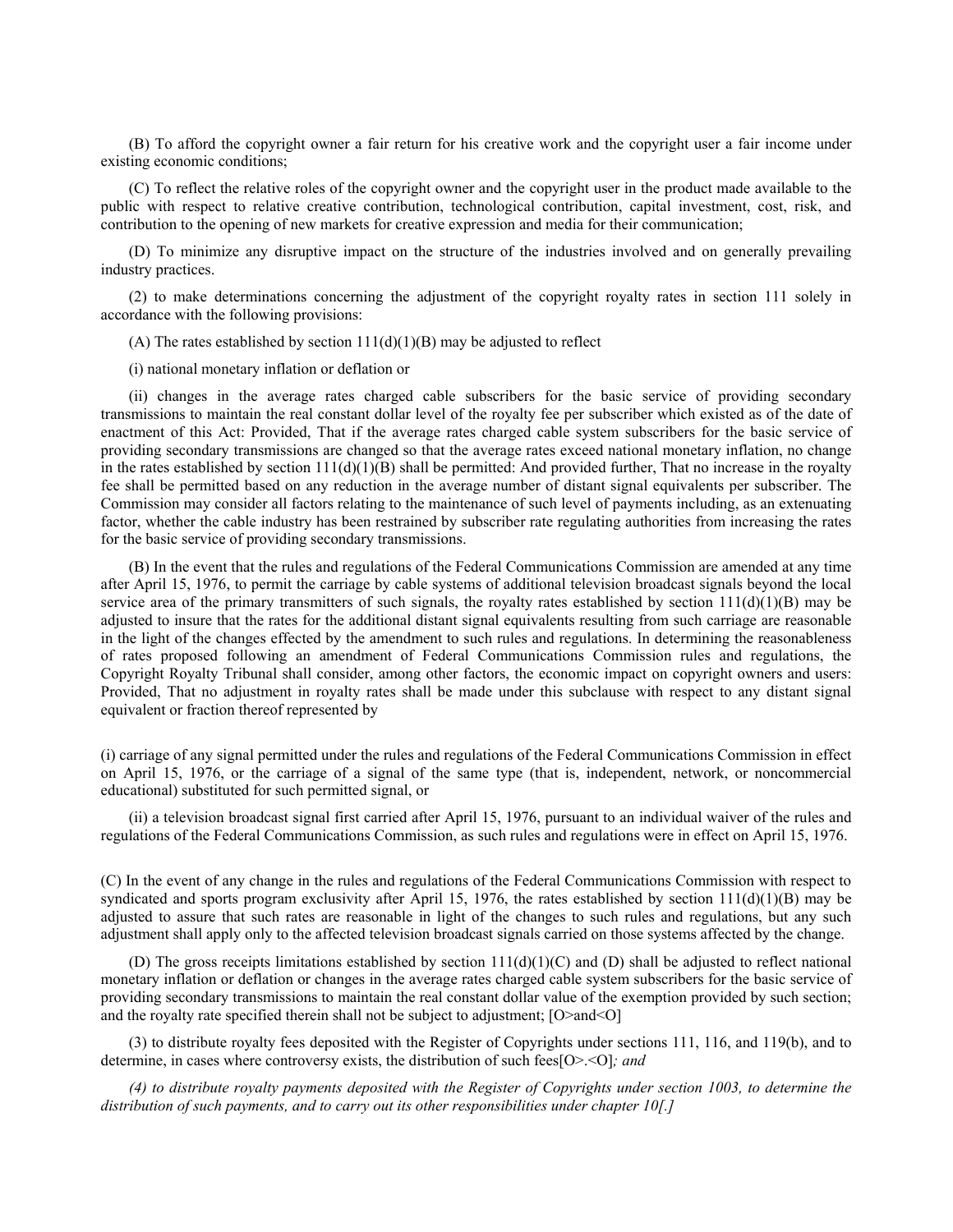In determining whether a return to a copyright owner under section 116 is fair, appropriate weight shall be given to-

(i) the rates previously determined by the Tribunal to provide a fair return to the copyright owner, and

(ii) the rates contained in any license negotiated pursuant to section 116A of this title.

(c) As soon as possible after the date of enactment of this Act, and no later than six months following such date, the President shall publish a notice announcing the initial appointments provided in section 802, and shall designate an order of seniority among the initially-appointed commissioners for purposes of section 802(b).

(As amended Aug. 27, 1986, Pub. L. 99-397, § 2(c)-(d), 100 Stat. 848; Oct. 31, 1988, Pub. L. 100-568, § 11(1), 102 Stat. 2860; Nov. 16, 1988, Pub. L. 100-667, Title II, § 202(4), 102 Stat. 3958; July 3, 1990, Pub. L. 101-318, § 3(b), 104 Stat. 288; Oct. 28, 1992, Pub. L. 102-563, § 3, 106 Stat. 4247.)

\* \* \* \* \*

-

#### **§ 804. Institution and conclusion of proceedings**

(a) With respect to proceedings under section  $801(b)(1)$  concerning the adjustment of royalty rates as provided in sections 115 and 116, and with respect to proceedings under section  $801(b)(2)(A)$  and  $(D)$ --

(1) on January 1, 1980, the Chairman of the Tribunal shall cause to be published in the Federal Register notice of commencement of proceedings under this chapter; and

(2) during the calendar years specified in the following schedule, any owner or user of a copyrighted work whose royalty rates are specified by this title, or by a rate established by the Tribunal, may file a petition with the Tribunal declaring that the petitioner requests an adjustment of the rate. The Tribunal shall make a determination as to whether the applicant has a significant interest in the royalty rate in which an adjustment is requested. If the Tribunal determines that the petitioner has a significant interest, the Chairman shall cause notice of this determination, with the reasons therefor, to be published in the Federal Register, together with notice of commencement of proceedings under this chapter.

(A) In proceedings under section  $801(b)(2)(A)$  and (D), such petition may be filed during 1985 and in each subsequent fifth calendar year.

(B) In proceedings under section 801(b)(1) concerning the adjustment of royalty rates as provided in section 115, such petition may be filed in 1987 and in each subsequent tenth calendar year.

 $(C)(i)$  In proceedings under section 801(b)(1) concerning the adjustment of royalty rates as provided in section 116, such petition may be filed in 1990 and in each subsequent tenth calendar year, and at any time within 1 year after negotiated licenses authorized by section 116A are terminated or expire and are not replaced by subsequent agreements.

(ii) If negotiated licenses authorized by section 116A come into force so as to supersede previous determinations of the Tribunal, as provided in section  $116A(d)$ , but thereafter are terminated or expire and are not replaced by subsequent agreements, the Tribunal shall, upon petition of any party to such terminated or expired negotiated license agreement, promptly establish an interim royalty rate or rates for the public performance by means of a coin-operated phonorecord player of nondramatic musical works embodied in phonorecords which had been subject to the terminated or expired negotiated license agreement. Such interim royalty rate or rates shall be the same as the last such rate or rates and shall remain in force until the conclusion of proceedings to adjust the royalty rates applicable to such works, or until superseded by a new negotiated license agreement, as provided in section 116A(d).

(b) With respect to proceedings under subclause (B) or (C) of section 801(b)(2), following an event described in either of those subsections, any owner or user of a copyrighted work whose royalty rates are specified by section 111, or by a rate established by the Tribunal, may, within twelve months, file a petition with the Tribunal declaring that the petitioner requests an adjustment of the rate. In this event the Tribunal shall proceed as in subsection (a)(2), above. Any change in royalty rates made by the Tribunal pursuant to this subsection may be reconsidered in 1980, 1985, and each fifth calendar year thereafter, in accordance with the provisions in section  $801(b)(2)(B)$  or (C), as the case may be.

(c) With respect to proceedings under section 801(b)(1), concerning the determination of reasonable terms and rates of royalty payments as provided in section 118, the Tribunal shall proceed when and as provided by that section.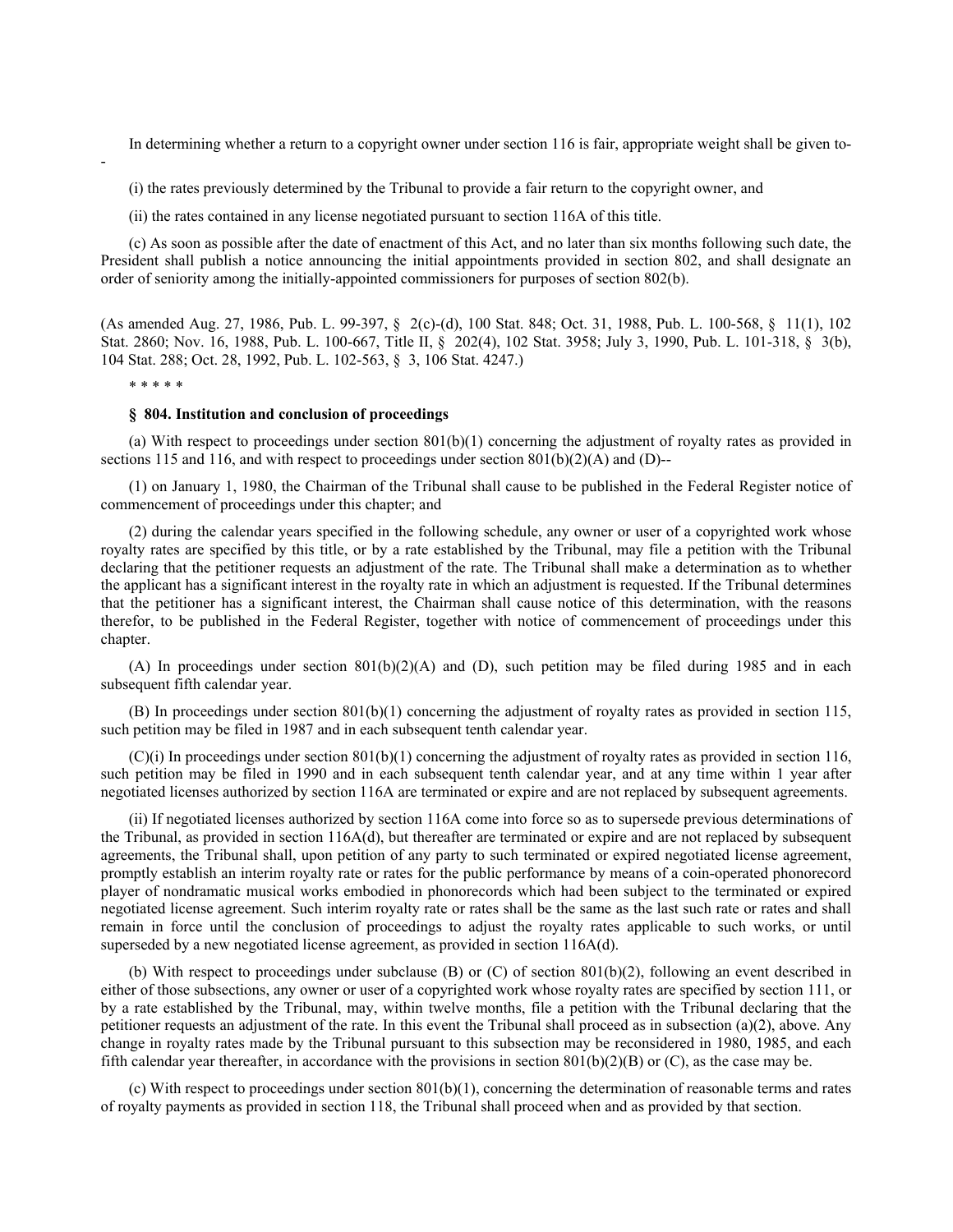(d) With respect to proceedings under section 801(b)(3) [O>or (4)<O], concerning the distribution of royalty fees in certain circumstances under section 111, 116, [O>or 119<O] *119, or 1007* the Chairman of the Tribunal shall, upon determination by the Tribunal that a controversy exists concerning such distribution, cause to be published in the Federal Register notice of commencement of proceedings under this chapter.

(e) All proceedings under this chapter shall be initiated without delay following publication of the notice specified in this section, and the Tribunal shall render its final decision in any such proceeding within one year from the date of such publication.

Amended Oct. 31, 1988, Pub. L. 100-568, § 11(2), 102 Stat. 2860; Nov. 16, 1988, Pub. L. 100-667, title II, § 202(5), 102 Stat. 3958; July 3, 1990, Pub. L. 101-318, § 3(c), 104 Stat. 288; Oct. 28, 1992,Pub. L. 102-563, § 3, 106 Stat. 4248.)

\* \* \* \* \*

### **§ 912. Relation to other laws**

(a) Nothing in this chapter shall affect any right or remedy held by any person under *chapters 1* through *8 or 10* of this title, or under title 35.

(b) Except as provided in section 908(b) of this title, references to ''this title'' or ''title 17'' in *chapters 1* through *8 or 10* of this title shall be deemed not to apply to this chapter.

(c) The provisions of this chapter shall preempt the laws of any State to the extent those laws provide any rights or remedies with respect to a mask work which are equivalent to those rights or remedies provided by this chapter, except that such preemption shall be effective only with respect to actions filed on or after January 1, 1986.

(d) Notwithstanding subsection (c), nothing in this chapter shall detract from any rights of a mask work owner, whether under Federal law (exclusive of this chapter) or under the common law or the statutes of a State, heretofore or hereafter declared or enacted, with respect to any mask work first commercially exploited before July 1, 1983.

(Added Nov. 8, 1984, Pub. L. 98-620, title III, § 302, 98 Stat. 3354; amended Nov. 19, 1988, Pub. L. 100-702, title X, § 1020(b), 102 Stat. 4672; Oct. 28, 1992, Pub. L. 102-563, § 3, 106 Stat. 4248.)

\* \* \* \* \*

# *CHAPTER 10--DIGITAL AUDIO RECORDING DEVICES AND MEDIA*

[Editor's Note: See *[B][5] infra* for the text of new Chapter 10 of Title 17.]

**Title 18 U.S. Code**

## **§ 2319 Criminal infringement of a copyright**

(a) Whoever violates section 506(a) (relating to criminal offenses) of title 17 shall be punished as provided in subsection (b) of this section and such penalties shall be in addition to any other provisions of title 17 or any other law.

(b) Any person who commits an offense under subsection (a) of this section--

(1) [O>shall be fined not more than \$ 250,000 or imprisoned for not more than five years, or both, if the offense--  $\leq$ O]

[O>(A) involves the reproduction or distribution, during any one-hundred-and-eighty-day period, of at least one thousand phonorecords or copies infringing the copyright in one or more sound recordings;<O]

[O>(B) involves the reproduction or distribution, during any one-hundred-and-eighty-day period, of at least sixtyfive copies infringing the copyright in one or more motion pictures or other audiovisual works; or<O]

 $[O>(C)]$  is a second or subsequent offense under either of subsection (b)(1) or (b)(2) of this section, where a prior offense involved a sound recording, or a motion picture or other audiovisual work;<O]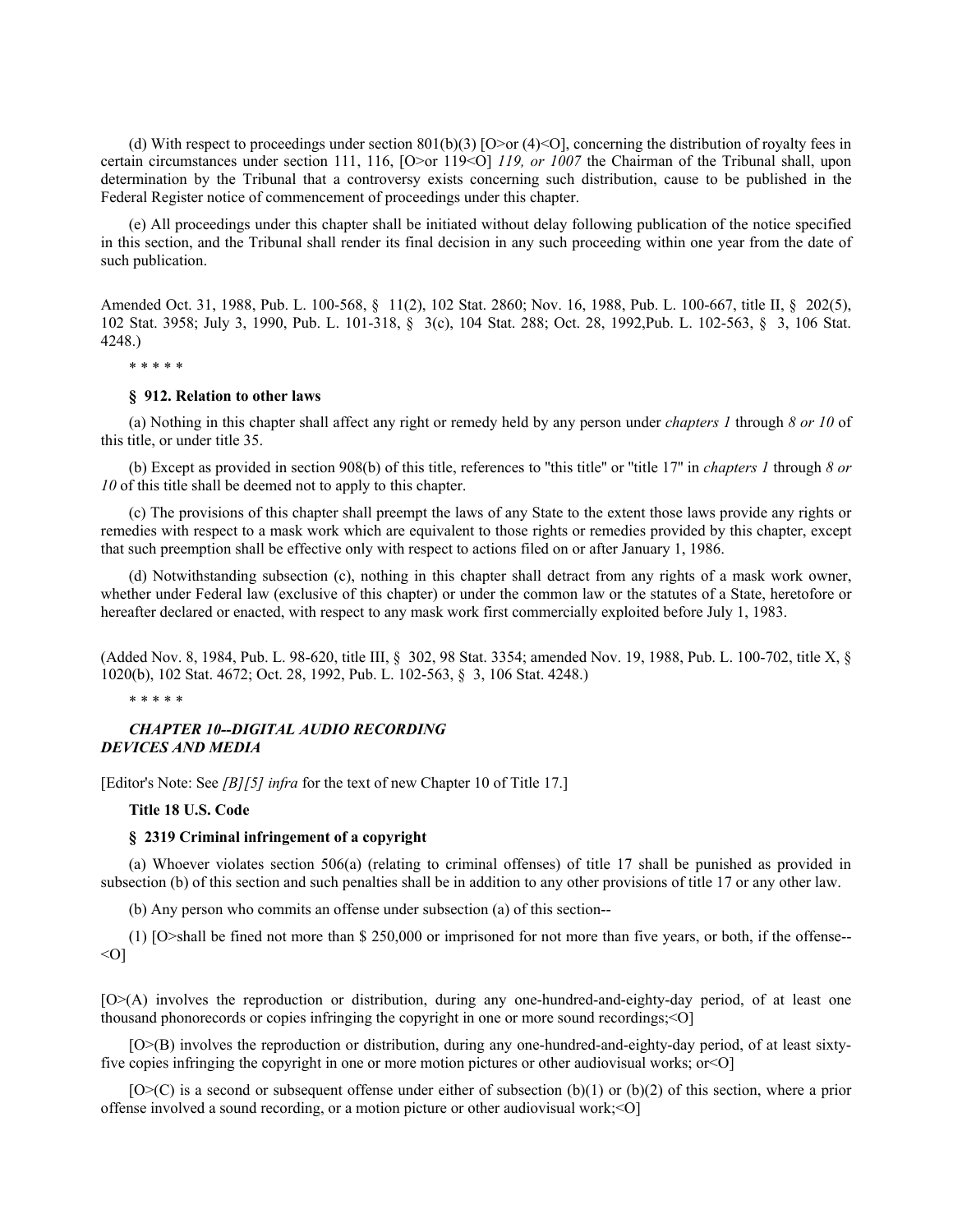[O>(2) shall be fined not more than \$ 250,000 or imprisoned for not more than two years, or both, if the offense--<0]

[O>(A) involves the reproduction or distribution, during any one-hundred-and-eighty-day period, of more than one hundred but less than one thousand phonorecords or copies infringing the copyright in one or more sound recordings; or<O]

[O>(B) involves the reproduction or distribution, during any one-hundred-and-eighty-day period, of more than seven but less than sixty-five copies infringing the copyright in one or more motion pictures or other audiovisual works; and $\leq$ O]

[O>(3) shall be fined not more than \$ 25,000 or imprisoned for not more than one year, or both, in any other case.<O]

(1) *shall be imprisoned not more than 5 years, or fined in the amount set forth in this title, or both, if the offense consists of the reproduction or distribution, during any 180-day period, of at last* [sic] *10 copies or phonorecords, of 1 or more copyrighted works, with a retail value of more than \$ 2,500;*

*(2) shall be imprisoned not more than 10 years, or fined in the amount set forth in this title, or both, if the offense is a second or subsequent offense under paragraph (1); and*

*(3) shall be imprisoned not more than 1 year, or fined in the amount set forth in this title, or both, in any other case.*

(c) As used in this section--

(1) the terms [O>''sound recording'', ''motion picture'', ''audiovisual work'', ''phonorecord'',<O] *''phonorecord''* and ''copies'' have, respectively, the meanings set forth in section 101 (relating to definitions) of title 17; and

(2) the terms ''reproduction'' and ''distribution'' refer to the exclusive rights of a copyright owner under clauses (1) and (3) respectively of section 106 (relating to exclusive rights in copyrighted works), as limited by sections 107 through [O>118<O] *120*, of title 17.

(Added May 24, 1982, Pub. L. 97-180, § 3, 96 Stat. 92; amended Oct. 28, 1992, Pub. L. 102-561, § § 1 and 2, 106 Stat. 4233.)

**Title 19 U.S.C.**

#### **§ 1337. Unfair practices in import trade**

## **(a) Unlawful activities; covered indust[r]ies; definitions**

(1) Subject to paragraph (2), the following are unlawful, and when found by the Commission to exist shall be dealt with, in addition to any other provision of law, as provided in this section:

(A) Unfair methods of competition and unfair acts in the importation of articles (other than articles provided for in subparagraphs (B), (C), and (D)) into the United States, or in the sale of such articles by the owner, importer, or consignee, the threat or effect of which is--

(i) to destroy or substantially injure an industry in the United States;

(ii) to prevent the establishment of such an industry; or

(iii) to restrain or monopolize trade and commerce in the United States.

(B) The importation into the United States, the sale for importation, or the sale within the United States after importation by the owner, importer, or consignee, of articles that--

(i) infringe a valid and enforceable United States patent or a valid and enforceable United States copyright registered under title 17, United States Code; or

(ii) are made, produced, processed, or mined under, or by means of, a process covered by the claims of a valid and enforceable United States patent.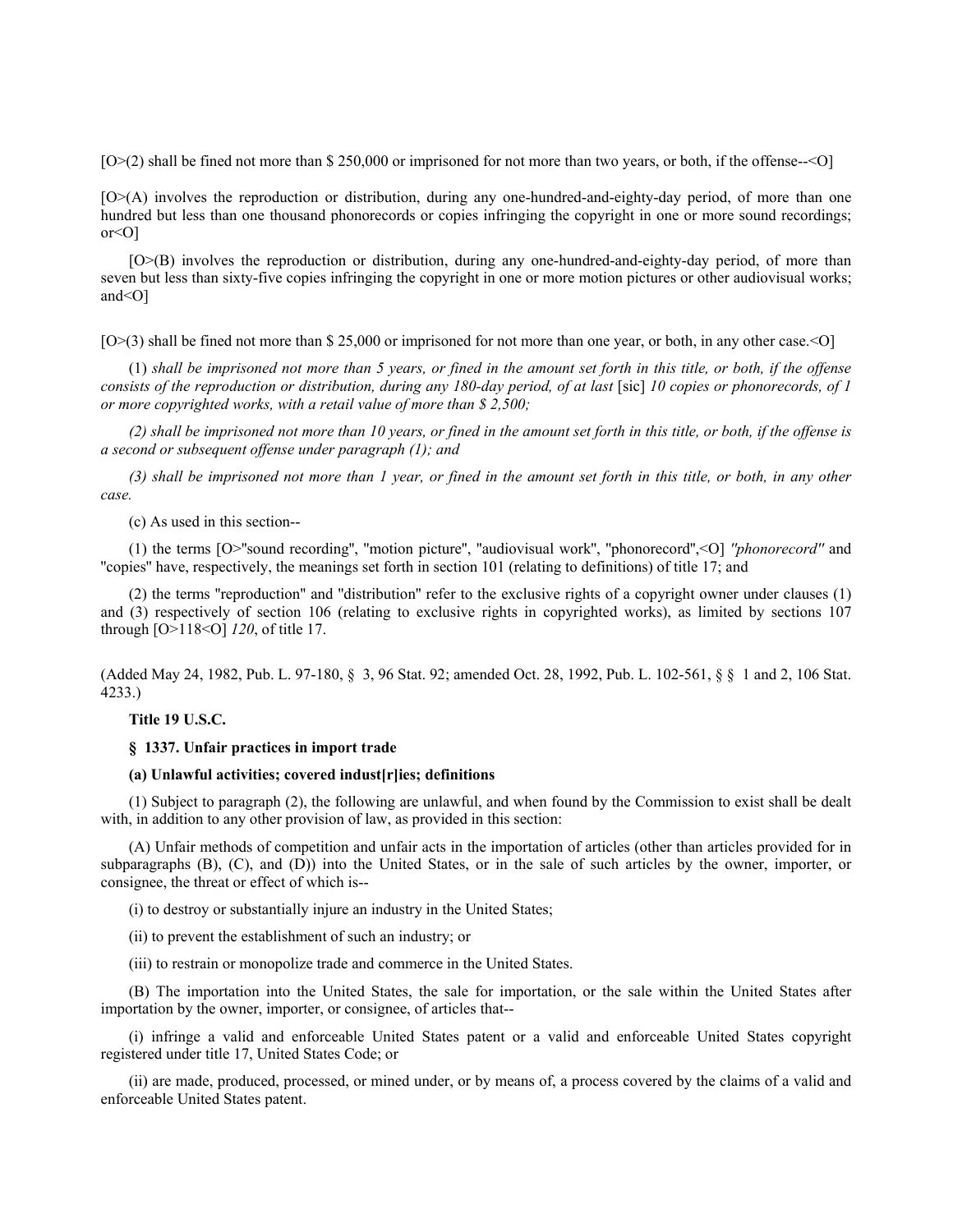(C) The importation into the United States, the sale for importation, or the sale within the United States after importation by the owner, importer, or consignee, of articles that infringe a valid and enforceable United States trademark registered under the Trademark Act of 1946 [*15 U.S.C. 1051* et seq.].

(D) The importation into the United States, the sale for importation, or the sale within the United States after importation by the owner, importer, or consignee, of a semiconductor chip product in a manner that constitutes infringement of a mask work registered under chapter 9 of title 17.

(2) Subparagraphs (B), (C), and (D) of paragraph (1) apply only if an industry in the United States, relating to the articles protected by the patent, copyright, trademark, or mask work concerned, exists or is in the process of being established.

(3) For purposes of paragraph (2), an industry in the United States shall be considered to exist if there is in the United States, with respect to the articles protected by the patent, copyright, trademark, or mask work concerned--

(A) significant investment in plant and equipment;

(B) significant employment of labor or capital; or

(C) substantial investment in its exploitation, including engineering, research and development, or licensing.

(4) For the purposes of this section, the phrase ''owner, importer, or consignee'' includes any agent of the owner, importer, or consignee.

## **(b) Investigation of violations by Commission; time limits**

(1) The Commission shall investigate any alleged violation of this section on complaint under oath or upon its initiative. Upon commencing any such investigation, the Commission shall publish notice thereof in the Federal Register. The Commission shall conclude any such investigation, and make its determination under this section, at the earliest practicable time, but not later than one year (18 months in more complicated cases) after the date of publication of notice of such investigation. The Commission shall publish in the Federal Register its reasons for designating any investigation as a more complicated investigation. For purposes of the one-year and 18-month periods prescribed by this subsection, there shall be excluded any period of time during which such investigation is suspended because of proceedings in a court or agency of the United States involving similar questions concerning the subject matter of such investigation.

(2) During the course of each investigation under this section, the Commission shall consult with, and seek advice and information from, the Department of Health and Human Services, the Department of Justice, the Federal Trade Commission, and such other departments and agencies as it considers appropriate.

(3) Whenever, in the course of an investigation under this section, the Commission has reason to believe, based on information before it, that a matter, in whole or in part, may come within the purview of section 1303 of this title or of part II of subtitle IV of this chapter, it shall promptly notify the Secretary of Commerce so that such action may be taken as is otherwise authorized by such section and such part II. If the Commission has reason to believe that the matter before it [O>is based solely on alleged acts and effects which are within the purview of section 1303, 1671, or 1673 of this title, it shall terminate, or not institute, any investigation into the matter.<O]

*(A) is based solely on alleged acts and effects which are within the purview of section 1303, 1671, or 1673 of this title, or*

# *(B) relates to an alleged copyright infringement with respect to which action is prohibited by section 1008 of title 17, United States Code, the Commission shall terminate, or not institute, any investigation into the matter.*

If the Commission has reason to believe the matter before it is based in part on alleged acts and effects which are within the purview of section 1303, 1671, or 1673 of this title, and in part on alleged acts and effects which may, independently from or in conjunction with those within the purview of such section, establish a basis for relief under this section, then it may institute or continue an investigation into the matter. If the Commission notifies the Secretary or the administering authority (as defined in section 1677(1) of this title) with respect to a matter under this paragraph, the Commission may suspend its investigation during the time the matter is before the Secretary or administering authority for final decision. For purposes of computing the 1-year or 18-month periods prescribed by this subsection, there shall be excluded such period of suspension. Any final decision of the Secretary under section 1303 of this title or by the administering authority under section 1671 or 1673 of this title with respect to the matter within such section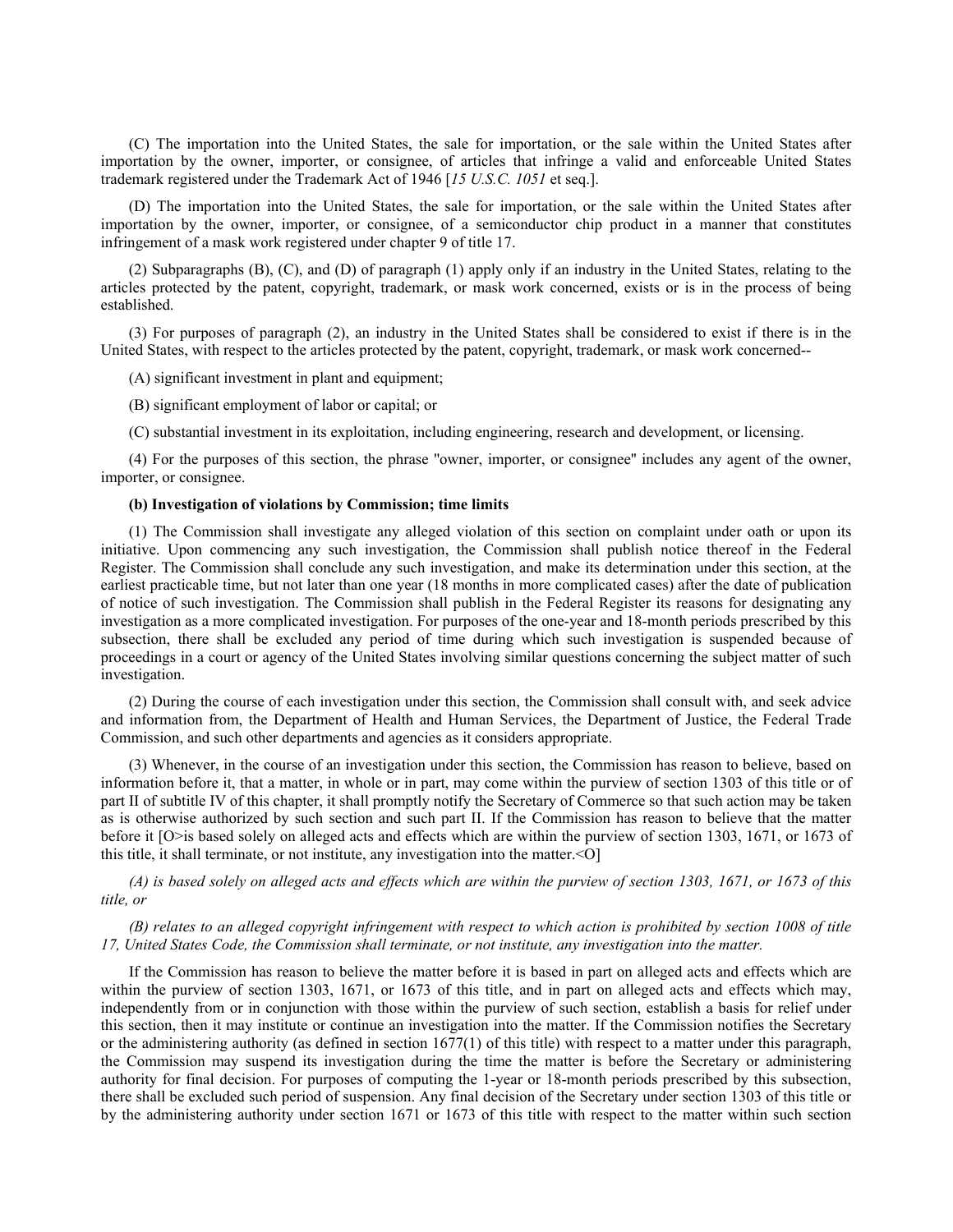1303, 1671, or 1673 of this title of which the Commission has notified the Secretary or administering authority shall be conclusive upon the Commission with respect to the issue of less-than-fair-value sales or subsidization and the matters necessary for such decision.

## **(c) Determinations; review**

The Commission shall determine, with respect to each investigation conducted by it under this section, whether or not there is a violation of this section, except that the Commission may, by issuing a consent order or on the basis of a settlement agreement, terminate any such investigation, in whole or in part, without making such a determination. Each determination under subsection (d) or (e) of this section shall be made on the record after notice and opportunity for a hearing in conformity with the provisions of subchapter II of *chapter 5* of title 5. All legal and equitable defenses may be presented in all cases. Any person adversely affected by a final determination of the Commission under subsection (d), (e), (f), or (g) of this section may appeal such determination, within 60 days after the determination becomes final, to the United States Court of Appeals for the Federal Circuit for review in accordance with *chapter 7* of title 5. Notwithstanding the foregoing provisions of this subsection, Commission determinations under subsections (d), (e), (f), and (g) of this section with respect to its findings on the public health and welfare, competitive conditions in the United States economy, the production of like or directly competitive articles in the United States, and United States consumers, the amount and nature of bond, or the appropriate remedy shall be reviewable in accordance with section 706 of title 5.

# **(d) Exclusion of articles from entry**

If the Commission determines, as a result of an investigation under this section, that there is violation of this section, it shall direct that the articles concerned, imported by any person violating the provision of this section, be excluded from entry into the United States, unless, after considering the effect of such exclusion upon the public health and welfare, competitive conditions in the United States economy, the production of like or directly competitive articles in the United States, and United States consumers, it finds that such articles should not be excluded from entry. The Commission shall notify the Secretary of the Treasury of its action under this subsection directing such exclusion from entry, and upon receipt of such notice, the Secretary shall, through the proper officers refuse such entry.

#### **(e) Exclusion of articles from entry during investigation except under bond**

(1) If, during the course of an investigation under this section, the Commission determines that there is reason to believe that there is a violation of this section, it may direct that the articles concerned, imported by any person with respect to whom there is reason to believe that such person is violating this section, be excluded from entry into the United States, unless, after considering the effect of such exclusion upon the public health and welfare, competitive conditions in the United States economy, the production of like or directly competitive articles in the United States, and United States consumers, it finds that such articles should not be excluded from entry. The Commission shall notify the Secretary of the Treasury of its action under this subsection directing such exclusion from entry, and upon receipt of such notice, the Secretary shall, through the proper officers, refuse such entry, except that such articles shall be entitled to entry under bond determined by the Commission and prescribed by the Secretary.

(2) A complainant may petition the Commission for the issuance of an order under this subsection. The Commission shall make a determination with regard to such petition by no later than the 90th day after the date on which the Commission's notice of investigation is published in the Federal Register. The Commission may extend the 90-day period for an additional 60 days in a case it designates as a more complicated case. The Commission shall publish in the Federal Register its reasons why it designated the case as being more complicated. The Commission may require the complainant to post a bond as a prerequisite to the issuance of an order under this subsection.

(3) The Commission may grant preliminary relief under this subsection or subsection (f) of this section to the same extent as preliminary injunctions and temporary restraining orders may be granted under the Federal Rules of Civil Procedure.

## **(f) Cease and desist orders; civil penalty for violation of orders**

(1) In addition to, or in lieu of, taking action under subsection (d) or (e) of this section, the Commission may issue and cause to be served on any person violating this section, or believed to be violating this section, as the case may be, an order directing such person to cease and desist from engaging in the unfair methods or acts involved, unless after considering the effect of such order upon the public health and welfare, competitive conditions in the United States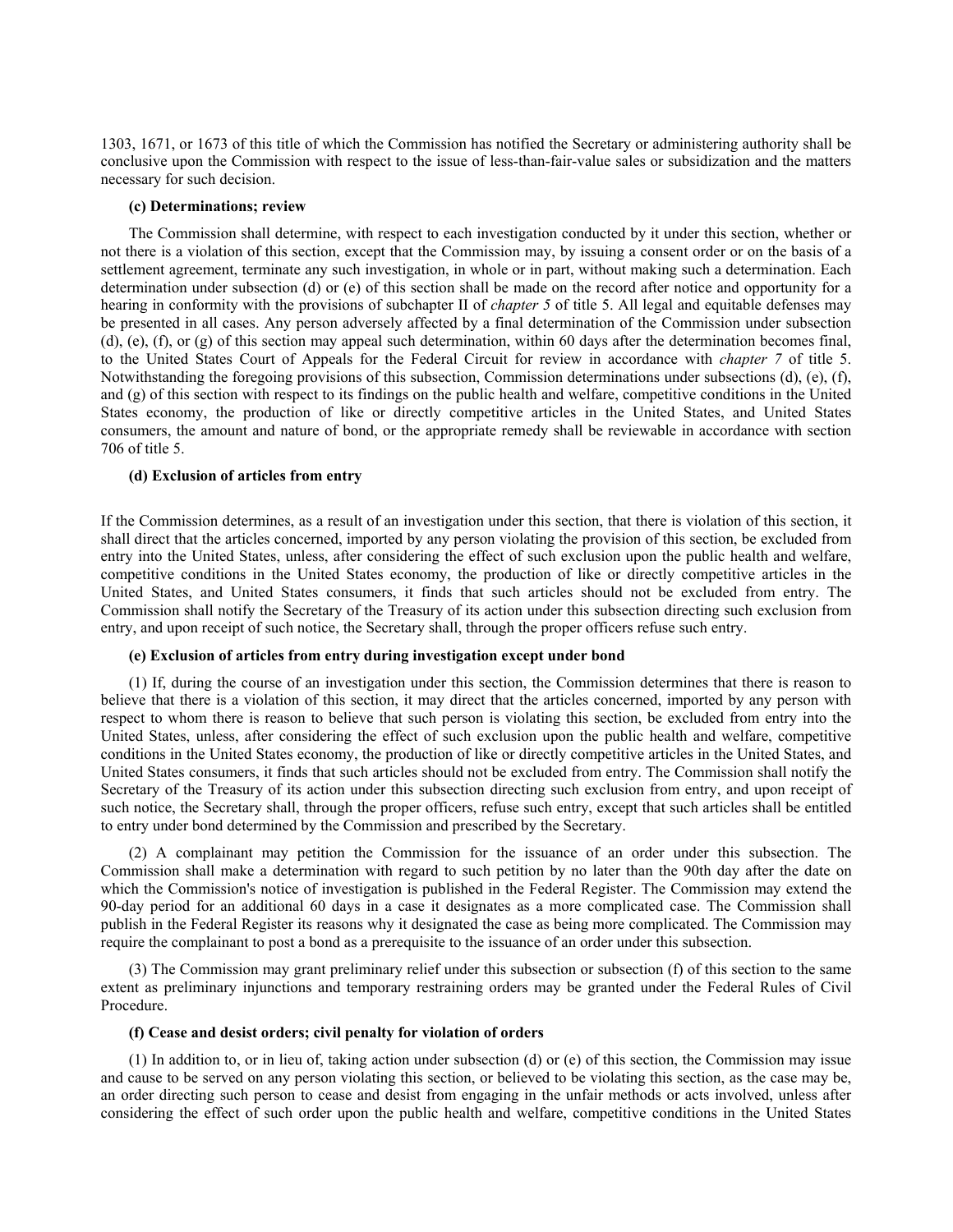economy, the production of like or directly competitive articles in the United States, and United States consumers, it finds that such order should not be issued. The Commission may at any time, upon such notice and in such manner as it deems proper, modify or revoke any such order, and, in the case of a revocation, may take action under subsection (d) or (e) of this section, as the case may be.

(2) Any person who violates an order issued by the Commission under paragraph (1) after it has become final shall forfeit and pay to the United States a civil penalty for each day on which an importation of articles, or their sale, occurs in violation of the order of not more than the greater of \$ 100,000 or twice the domestic value of the articles entered or sold on such day in violation of the order. Such penalty shall accrue to the United States and may be recovered for the United States in a civil action brought by the Commission in the Federal District Court for the District of Columbia or for the district in which the violation occurs. In such actions, the United States district courts may issue mandatory injunctions incorporating the relief sought by the Commission as they deem appropriate in the enforcement of such final orders of the Commission.

## **(g) Exclusion form entry or cease and desist order; conditions and procedures applicable**

 $(1)$  If--

(A) a complaint is filed against a person under this section;

(B) the complaint and a notice of investigation are served on the person;

(C) the person fails to respond to the complaint and notice or otherwise fails to appear to answer the complaint and notice;

(D) the person fails to show good cause why the person should not be found in default; and

(E) the complainant seeks relief limited solely to that person;

the Commission shall presume the facts alleged in the complaint to be true and shall, upon request, issue an exclusion from entry or a cease and desist order, or both, limited to that person unless, after considering the effect of such exclusion or order upon the public health and welfare, competitive conditions in the United States economy, the production of like or directly competitive articles in the United States, and United States consumers, the Commission finds that such exclusion or order should not be issued.

(2) In addition to the authority of the Commission to issue a general exclusion from entry of articles when a respondent appears to contest an investigation concerning a violation of the provisions of this section, a general exclusion from entry of articles, regardless of the source or importer of the articles, may be issued if--

(A) no person appears to contest an investigation concerning a violation of the provisions of this section, and

(B) such a violation is established by substantial, reliable, and probative evidence.

## **(h) Sanctions for abuse of discovery and abuse of process**

The Commission may by rule prescribe sanctions for abuse of discovery and abuse of process to the extent authorized by Rule 11 and *Rule 37 of the Federal Rules of Civil Procedure.*

## **(i) Forfeiture**

(1) In addition to taking action under subsection (d) of this section, the Commission may issue an order providing that any article imported in violation of the provisions of this section be seized and forfeited to the United States if--

(A) the owner, importer, or consignee of the article previously attempted to import the article into the United States;

(B) the article was previously denied entry into the United States by reason of an order issued under subsection (d) of this section; and

(C) upon such previous denial of entry, the Secretary of the Treasury provided the owner, importer, or consignee of the article written notice of--

## (i) such order, and

(ii) the seizure and forfeiture that would result from any further attempt to import the article into the United States.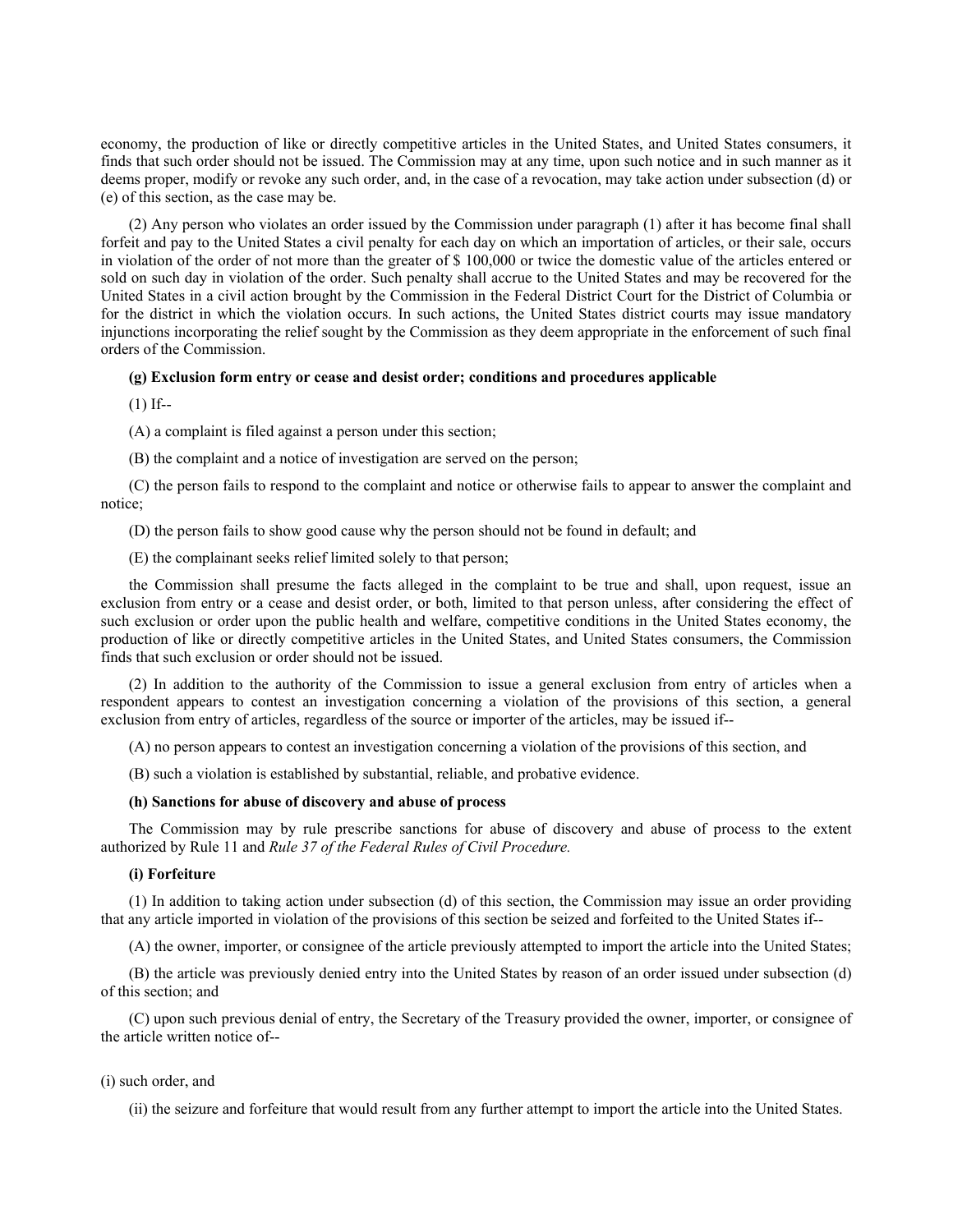(2) The Commission shall notify the Secretary of the Treasury of any order issued under this subsection and, upon receipt of such notice, the Secretary of the Treasury shall enforce such order in accordance with the provisions of this section.

(3) Upon the attempted entry of articles subject to an order issued under this subsection, the Secretary of the Treasury shall immediately notify all ports of entry of the attempted importation and shall identify the persons notified under paragraph (1)(C).

(4) The Secretary of the Treasury shall provide--

(A) the written notice described in paragraph (1)(C) to the owner, importer, or consignee of any article that is denied entry into the United States by reason of an order issued under subsection (d) of this section; and

(B) a copy of such written notice to the Commission.

### **(j) Referral to President**

(1) If the Commission determines that there is a violation of this section, or that, for purposes of subsection (e) of this section, there is reason to believe that there is such a violation, it shall--

(A) publish such determination in the Federal Register, and

(B) transmit to the President a copy of such determination and the action taken under subsection (d), (e), (f), (g) or (i) of this section, with respect thereto, together with the record upon which such determination is based.

(2) If, before the close of the 60-day period beginning on the day after the day on which he receives a copy of such determination, the President, for policy reasons, disapproves such determination and notifies the Commission of his disapproval, then, effective on the date of such notice, such determination and the action taken under subsection (d), (e), (f), (g) or (i) of this section with respect thereto shall have no force or effect.

(3) Subject to the provisions of paragraph (2), such determination shall, except for purposes of subsection (c) of this section, be effective upon publication thereof in the Federal Register, and the action taken under subsection  $(d)$ ,  $(e)$ ,  $(f)$ , (g) or (i) of this section, with respect thereto shall be effective as provided in such subsections, except that articles directed to be excluded from entry under subsection (d) of this section or subject to a cease and desist order under subsection (f) of this section shall be entitled to entry under bond determined by the Commission and prescribed by the Secretary until such determination becomes final.

(4) If the President does not disapprove such determination within such 60-day period, or if he notifies the Commission before the close of such period that he approves such determination, then, for purposes of paragraph (3) and subsection (c) of this section such determination shall become final on the day after the close of such period or the day on which the President notifies the Commission of his approval, as the case may be.

### **(k) Period of effectiveness; termination of violation or modification or rescission of exclusion or order**

(1) Except as provided in subsections (f) and (j) of this section, any exclusion from entry or order under this section shall continue in effect until the Commission finds, and in the case of exclusion from entry notifies the Secretary of the Treasury, that the conditions which led to such exclusion from entry or order no longer exist.

(2) If any person who has previously been found by the Commission to be in violation of this section petitions the Commission for a determination that the petitioner is no longer in violation of this section or for a modification or rescission of an exclusion from entry or order under subsection  $(d)$ ,  $(e)$ ,  $(f)$ ,  $(g)$ , or  $(i)$  of this section--

(A) the burden of proof in any proceeding before the Commission regarding such petition shall be on the petitioner; and

(B) relief may be granted by the Commission with respect to such petition--

(i) on the basis of new evidence or evidence that could not have been presented at the prior proceeding, or

(ii) on grounds which would permit relief from a judgment or order under the Federal Rules of Civil Procedure.

# **(l) Importation by or for United States**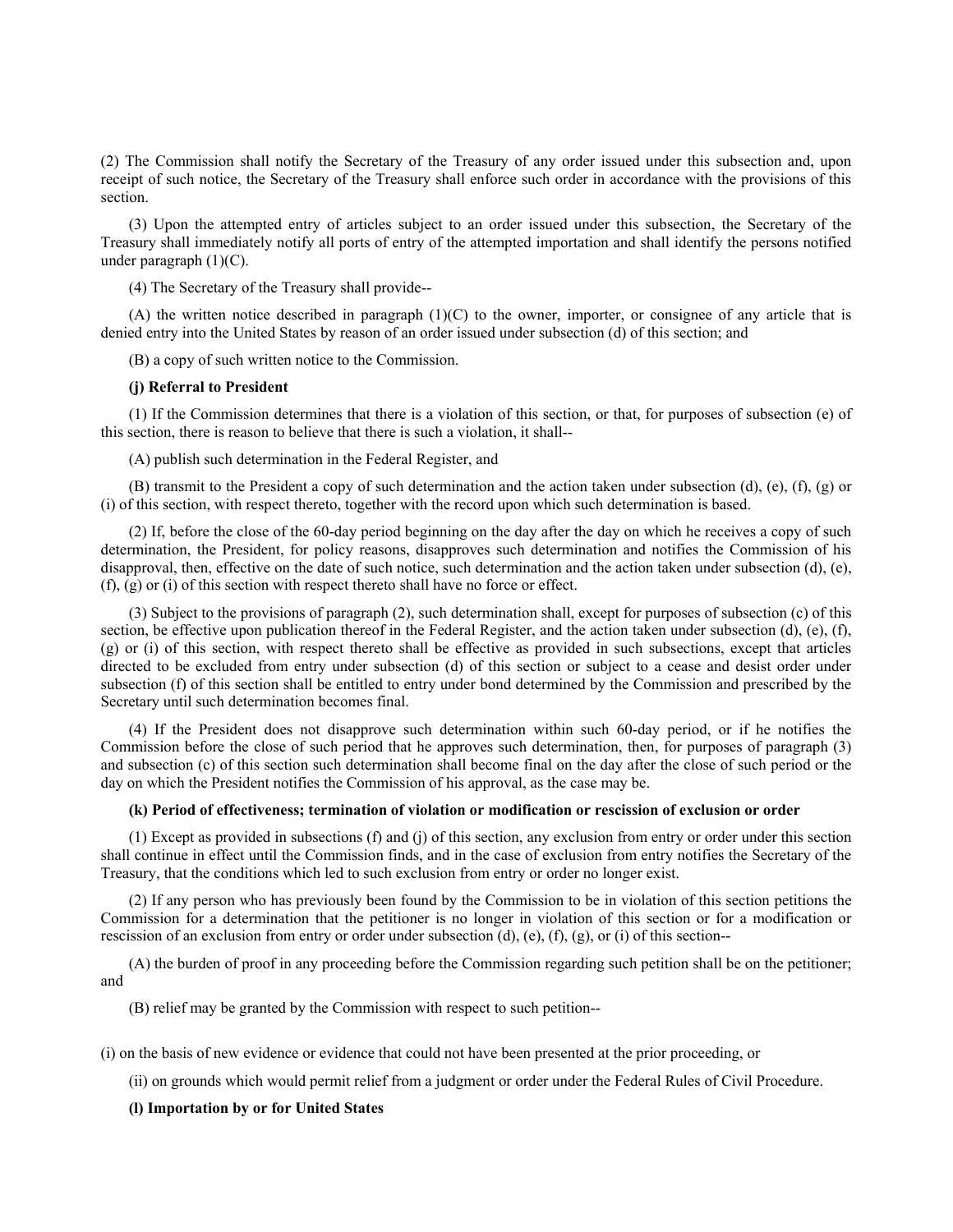Any exclusion from entry or order under subsection (d), (e), (f), (g) or (i) of this section, in cases based on a proceeding involving a patent, copyright, or mask work under subsection  $(a)(1)$  of this section, shall not apply to any articles imported by and for the use of the United States, or imported for, and to be used for, the United States with the authorization or consent of the Government. Whenever any article would have been excluded from entry or would not have been entered pursuant to the provisions of such subsections but for the operation of this subsection, an owner of the patent, copyright, or mask work adversely affected shall be entitled to reasonable and entire compensation in an action before the United States Claims Court pursuant to the procedures of section 1498 of title 28.

#### **(m) ''United States'' defined**

For purposes of this section and sections 1338 and 1340 of this title, the term ''United States'' means the customs territory of the United States as defined in general note 2 of the Harmonized Tariff Schedule of the United States.

# **(n) Disclosure of confidential information**

(1) Information submitted to the Commission or exchanged among the parties in connection with proceedings under this section which is properly designated as confidential pursuant to Commission rules may not be disclosed (except under a protective order issued under regulations of the Commission which authorizes limited disclosure of such information) to any person (other than a person described in paragraph (2)) without the consent of the person submitting it.

(2) Notwithstanding the prohibition contained in paragraph (1), information referred to in that paragraph may be disclosed to--

(A) an officer or employee of the Commission who is directly concerned with carrying out the investigation in connection with which the information is submitted,

(B) an officer or employee of the United States Government who is directly involved in the review under subsection (j) of this section, or

(C) an officer or employee of the United States Customs Service who is directly involved in administering an exclusion from entry under this section resulting from the investigation in connection with which the information is submitted.

(June 17, 1930, ch. 497, title III, § 337, 46 Stat. 703; Proc. No. 2695, July 4, 1946, *11 FR 7517,* 60 Stat. 1352; Aug. 20, 1958, Pub. L. 85-686, § 9(c)(1), 72 Stat. 679; Jan. 3, 1975, Pub. L. 93-618, title III, § 341(a), 88 Stat. 2053; July 26, 1979, Pub. L. 96-39, title I, § 106(b)(1), title XI, § 1105, 93 Stat. 193, 310; Oct. 10, 1980, Pub. L. 96-417, title VI, § 604, 94 Stat. 1744; Apr. 2, 1982, Pub. L. 97-164, title I, § § 160(a)(5), 163(a)(4), 96 Stat. 48, 49; Nov. 8, 1984, Pub. L. 98-620, title IV, § 413, 98 Stat. 3362; Aug. 23, 1988, Pub. L. 100-418, title I, Secs. 1214(h)(3), 1342(a), (b), 102 Stat. 1157, 1212, 1215; Nov. 10, 1988, Pub. L. 100-647, title IX, § 9001(a)(7), (12), 102 Stat. 3807; Oct. 28, 1992, Pub. L. 102-563, § 3(d), 106 Stat. 4248.)

**Title 47 U.S.C.**

\* \* \* \* \*

# **§ 325. False, fraudulent, or unauthorized transmissions**

### **(a) False distress signals; rebroadcasting programs.**

No person within the jurisdiction of the United States shall knowingly utter or transmit, or cause to be uttered or transmitted, any false or fraudulent signal of distress, or communication relating thereto, nor shall any broadcasting station rebroadcast the program or any part thereof of another broadcasting station without the express authority of the originating station.

# *(b) Retransmission consent for cable systems*

*(1) Following the date that is one year after the date of enactment of the Cable Television Consumer Protection and Competition Act of 1992, no cable system or other multichannel video programming distributor shall retransmit the signal of a broadcasting station, or any part thereof, except--*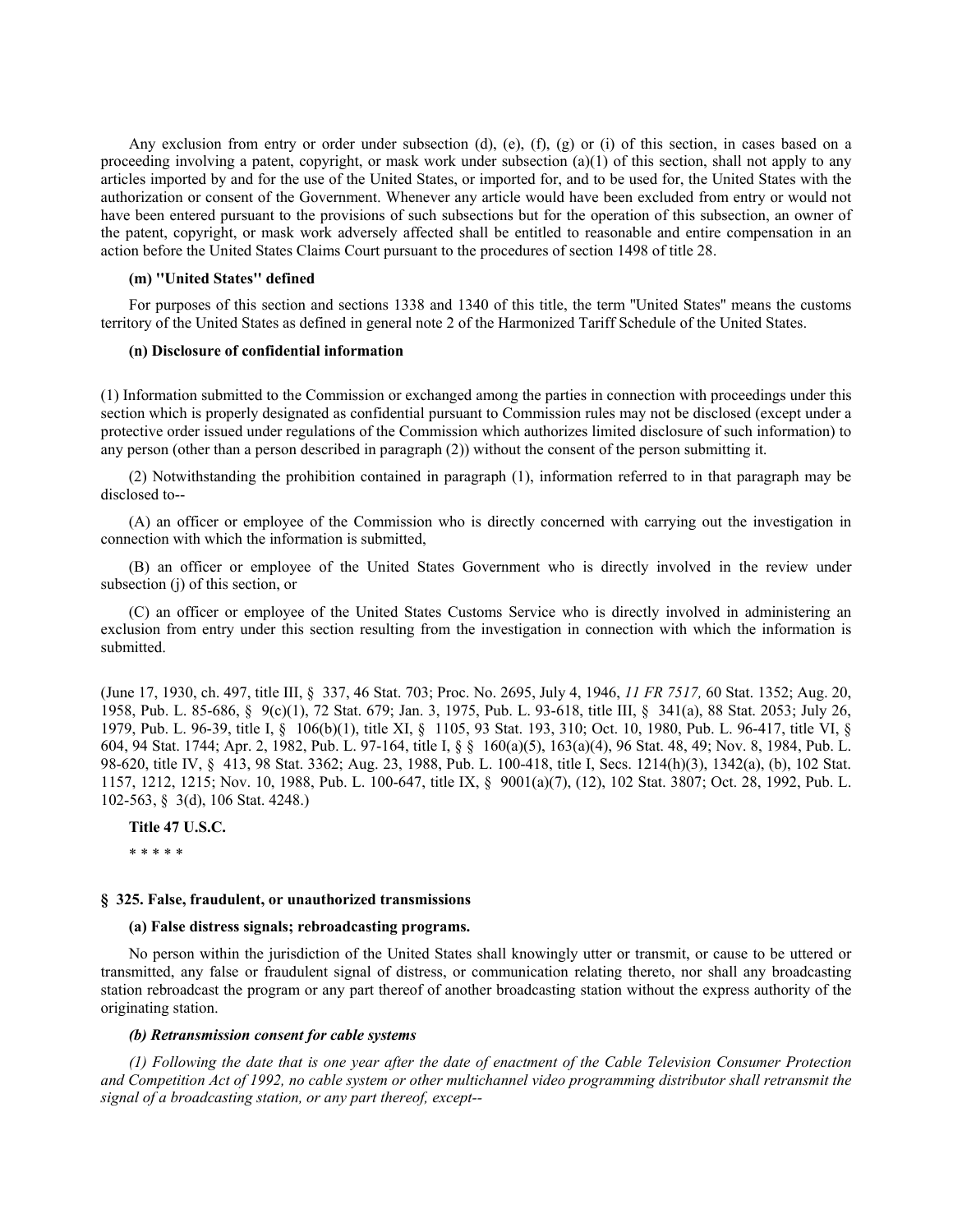*(A) with the express authority of the originating station; or*

*(B) pursuant to section 614, in the case of a station electing, in accordance with this subsection, to assert the right to carriage under such section.*

*(2) The provisions of this subsection shall not apply to--*

*(A) retransmission of the signal of a noncommercial broadcasting station;*

*(B) retransmission directly to a home satellite antenna of the signal of a broadcasting station that is not owned or operated by, or affiliated with, a broadcasting network, if such signal was retransmitted by a satellite carrier on May 1, 1991;*

*(C) retransmission of the signal of a broadcasting station that is owned or operated by, or affiliated with, a broadcasting network directly to a home satellite antenna, if the household receiving the signal is an unserved household; or*

*(D) retransmission by a cable operator or other multichannel video programming distributor of the signal of a superstation if such signal was obtained from a satellite carrier and the originating station was a superstation on May 1, 1991.*

*For purposes of this paragraph, the terms 'satellite carrier', 'superstation', and 'unserved household' have the meanings given those terms, respectively, in section 119(d) of title 17, United States Code, as in effect on the date of enactment of the Cable Television Consumer Protection and Competition Act of 1992.*

*(3)(A) Within 45 days after the date of enactment of the Cable Television Consumer Protection and Competition Act of 1992, the Commission shall commence a rulemaking proceeding to establish regulations to govern the exercise by television broadcast stations of the right to grant retransmission consent under this subsection and of the right to signal carriage under section 614, and such other regulations as are necessary to administer the limitations contained in paragraph (2). The Commission shall consider in such proceeding the impact that the grant of retransmission consent by television stations may have on the rates for the basic service tier and shall ensure that the regulations prescribed under this subsection do not conflict with the Commission's obligation under section 623(b)(1) to ensure that the rates for the basic service tier are reasonable. Such rulemaking proceeding shall be completed within 180 days after the date of enactment of the Cable Television Consumer Protection and Competition Act of 1992.*

*(B) The regulations required by subparagraph (A) shall require that television stations, within one year after the date of enactment of the Cable Television Consumer Protection and Competition Act of 1992 and every three years thereafter, make an election between* **[106 STAT. 1483]***the right to grant retransmission consent under this subsection and the right to signal carriage under section 614. If there is more than one cable system which services the same geographic area, a station's election shall apply to all such cable systems.*

*(4) If an originating television station elects under paragraph (3)(B) to exercise its right to grant retransmission consent under this subsection with respect to a cable system, the provisions of section 614 shall not apply to the carriage of the signal of such station by such cable system.*

*(5) The exercise by a television broadcast station of the right to grant retransmission consent under this subsection shall not interfere with or supersede the rights under section 614 or 615 of any station electing to assert the right to signal carriage under that section.*

*(6) Nothing in this section shall be construed as modifying the compulsory copyright license established in section 111 of title 17, United States Code, or as affecting existing or future video programming licensing agreements between broadcasting stations and video programmers.*

#### [O>(b)<O] *(c)* **Broadcast to foreign countries for rebroadcast to United States; permit.**

No person shall be permitted to locate, use, or maintain a radio broadcast studio or other place or apparatus from which or whereby sound waves are converted into electrical energy, or mechanical or physical reproduction of sound waves produced, and cause to be transmitted or delivered to a radio station in a foreign country for the purpose of being broadcast from any radio station there having a power output of sufficient intensity and/or being so located geographically that its emissions may be received consistently in the United States, without first obtaining a permit from the Commission upon proper application therefor.